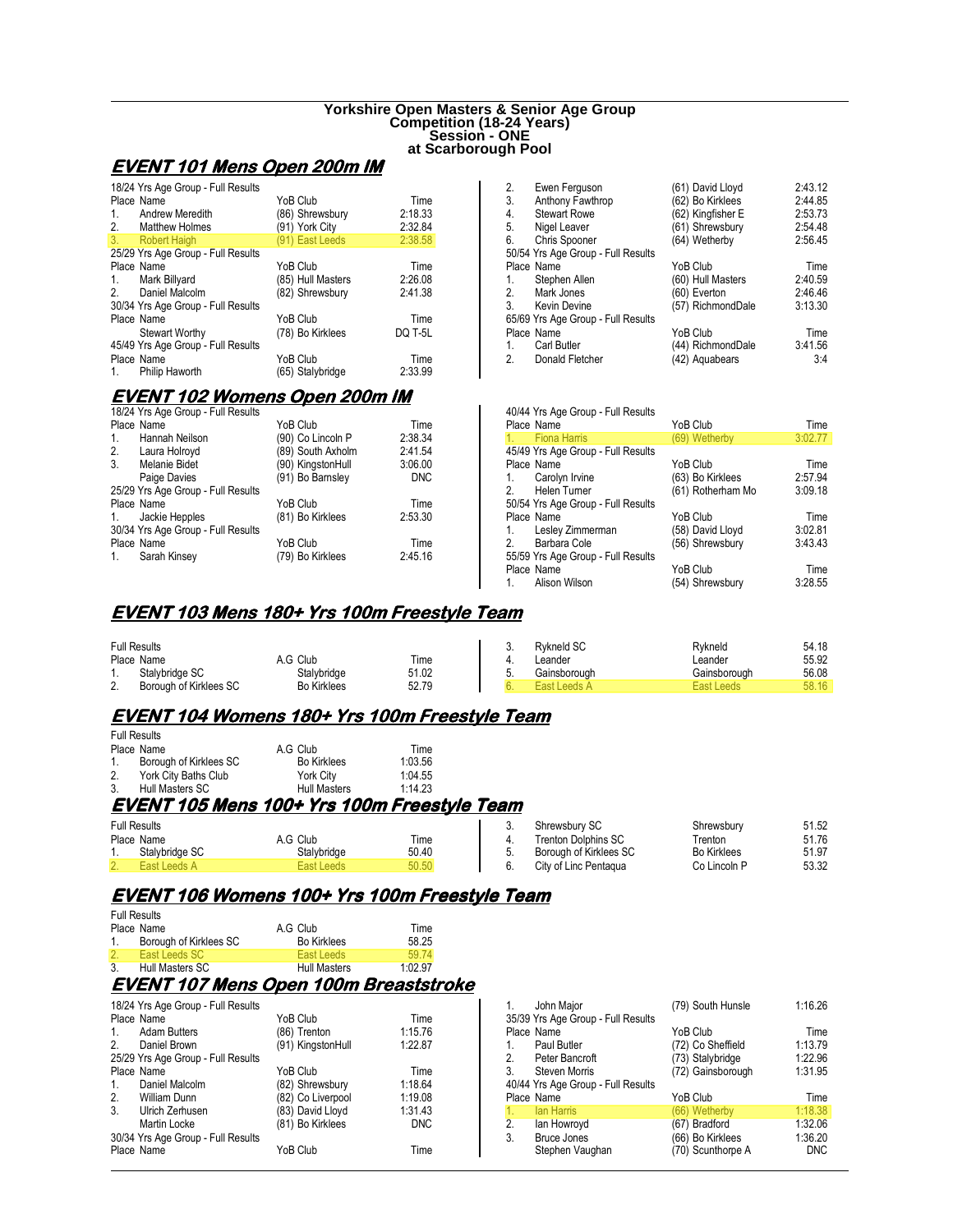| 45/49 Yrs Age Group - Full Results |                   |            |  |  |  |
|------------------------------------|-------------------|------------|--|--|--|
| Place Name                         | YoB Club          | Time       |  |  |  |
| Steve Goodall<br>1.                | (65) Rykneld      | 1:23.43    |  |  |  |
| 2.<br>Nigel Leaver                 | (61) Shrewsbury   | 1:25.25    |  |  |  |
| Ewen Ferguson<br>3.                | (61) David Lloyd  | 1:28.10    |  |  |  |
| David Sullivan                     | (62) Thorne       | <b>DNC</b> |  |  |  |
| 50/54 Yrs Age Group - Full Results |                   |            |  |  |  |
| Place Name                         | YoB Club          | Time       |  |  |  |
| Michael Dawes<br>1.                | (59) Rotherham Mo | 1:25.65    |  |  |  |
| 2. Mark Jones                      | (60) Everton      | 1:26.24    |  |  |  |
| 3 <sub>1</sub><br>Kevin Devine     | (57) RichmondDale | 1:34.27    |  |  |  |
| 55/59 Yrs Age Group - Full Results |                   |            |  |  |  |
| Place Name                         | YoB Club          | Time       |  |  |  |
| David Manning<br>1.                | (53) Bo Kirklees  | 1:29.12    |  |  |  |

#### **EVENT108 Womens Open 50m Breaststroke 108 Womens 50m Breaststroke**

|    | 18/24 Yrs Age Group - Full Results |                   |            |
|----|------------------------------------|-------------------|------------|
|    | Place Name                         | YoB Club          | Time       |
| 1. | Laura Holroyd                      | (89) South Axholm | 38.27      |
|    | 2. Claire Shortt                   | (87) Rotherham Mo | 38.95      |
|    | 3. Hannah Neilson                  | (90) Co Lincoln P | 40.64      |
|    | 4. Melanie Bidet                   | (90) KingstonHull | 43.96      |
| 5. | Paige Davies                       | (91) Bo Barnsley  | 44.34      |
| 6. | Samantha Brain                     | (88) Bo Barnsley  | 52.23      |
|    | 25/29 Yrs Age Group - Full Results |                   |            |
|    | Place Name                         | YoB Club          | Time       |
| 1. | Nicola Hill                        | (84) South Axholm | 39.73      |
|    | 2. Gemma Sadler                    | (83) Harrogate    | 42.42      |
|    | 3. Sarah Black                     | (82) Co Lincoln P | 44.24      |
|    | 4. Eleanor Walls                   | (83) Birmingham M | 45.61      |
|    | 30/34 Yrs Age Group - Full Results |                   |            |
|    | Place Name                         | YoB Club          | Time       |
| 1. | Victoria Barker                    | (79) Hertford     | 36.05      |
|    | Sheryl Clapham                     | (76) Bradford     | DQ SL-2L   |
|    | 35/39 Yrs Age Group - Full Results |                   |            |
|    | Place Name                         | YoB Club          | Time       |
|    | 1. Lisa Stansbie                   | (74) East Leeds   | 43.10      |
|    | 2. Rachel Haldenby                 | (72) Trenton      | 44.34      |
|    | 40/44 Yrs Age Group - Full Results |                   |            |
|    | Place Name                         | YoB Club          | Time       |
| 1. | Tam Whitworth                      | (67) Bradford     | 38.79      |
| 2. | Kirsten Durrans                    | (67) Bo Kirklees  | 43.39      |
|    | Lynne Dawson                       | (67) Chapeltown   | <b>DNC</b> |

#### <u>EVENT 109 Mens Open 50m Backstroke</u>

|    | 18/24 Yrs Age Group - Full Results |                   |       |
|----|------------------------------------|-------------------|-------|
|    | Place Name                         | YoB Club          | Time  |
| 1. | Andrew Meredith                    | (86) Shrewsbury   | 28.44 |
| 2. | Jake Rylatt                        | (92) East Leeds   | 30.00 |
| 3. | <b>Connor Whiteley</b>             | (90) East Leeds   | 31.71 |
| 4. | Robert Haigh                       | (91) East Leeds   | 32.94 |
| 5. | <b>Matthew Holmes</b>              | (91) York City    | 34.00 |
|    | 6. Matthew Green                   | (86) Rykneld      | 35.20 |
| 7. | Michael Patchett                   | (90) Gainsborough | 35.71 |
| 8. | Gary Davis                         | (91) Co Lincoln P | 36.04 |
|    | 25/29 Yrs Age Group - Full Results |                   |       |
|    | Place Name                         | YoB Club          | Time  |
| 1. | Steven Dickinson                   | (85) Ashington    | 29.78 |
|    | 2. Wayne Kennion                   | (85) Stalybridge  | 33.25 |
| 3. | James O'Brien                      | (85) Co Lincoln P | 33.75 |
| 4. | lan Smith                          | (85) Bradford     | 37.16 |
|    | 30/34 Yrs Age Group - Full Results |                   |       |
|    | Place Name                         | YoB Club          | Time  |
| 1. | <b>Samuel Edmund Parkes</b>        | (76) East Leeds   | 33.31 |
|    | 2. James Wilson                    | (80) Loftus Dol   | 34.95 |
|    | 40/44 Yrs Age Group - Full Results |                   |       |
|    | Place Name                         | YoB Club          | Time  |
| 1. | Craig Morris                       | (70) Co Sheffield | 32.16 |
|    | 45/49 Yrs Age Group - Full Results |                   |       |
|    | Place Name                         | YoB Club          | Time  |
| 1. | Colin Holmes                       | (61) Stalybridge  | 31.27 |
| 2. | Stuart Broadbent                   | (64) Bingley      | 32.28 |
| 3. | Guy Hird                           | (65) Co Lincoln P | 35.26 |
| 4. | Tim Clark                          | (65) Rykneld      | 35.42 |
| 5. | Alan Marsh                         | (61) Rykneld      | 35.66 |
| 6. | Adrian Cawte                       | (62) Gainsborough | 44.39 |

| Paul Holloway                        | (53) RichmondDale | <b>DNC</b> |
|--------------------------------------|-------------------|------------|
| 60/64 Yrs Age Group - Full Results   |                   |            |
| Place Name                           | YoB Club          | Time       |
| <b>Brian Taylor</b><br>1.            | (50) Adwick       | 1:24.29    |
| Godfrey Green<br>2.                  | (49) Co Lincoln P | 1:31.08    |
| Steven Eddison<br>3.                 | (49) Bradford Dol | 1:50.49    |
| Thomas Kelleher                      | (49) Southport    | <b>DNC</b> |
| 70/74 Yrs Age Group - Full Results   |                   |            |
| Place Name                           | YoB Club          | Time       |
| <b>Bill Moore</b><br>1.              | (37) East Leeds   | 1:36.58    |
| <b>Malcolm Adkins</b><br>2.          | (39) Shrewsbury   | 1:53.07    |
| 75 Yrs/Over Age Group - Full Results |                   |            |
| Place Name                           | YoB Club          | Time       |
| Norman Greenfield<br>1               | (32) Barnsley     | 2:26.60    |

| 45/49 Yrs Age Group - Full Results |                   |         |
|------------------------------------|-------------------|---------|
| Place Name                         | YoB Club          | Time    |
| Julie Dimaline<br>1 $\sqrt{2}$     | (62) Hull Masters | 52.82   |
| 50/54 Yrs Age Group - Full Results |                   |         |
| Place Name                         | YoB Club          | Time    |
| 1. Lesley Zimmerman                | (58) David Lloyd  | 42.95   |
| 2. Carol Boagey                    | (59) Hartlepool   | 43.43   |
| 3. Susanne Kleanthous              | (59) New Earswick | 47.92   |
| 4. Barbara Cole                    | (56) Shrewsbury   | 48.87   |
| 55/59 Yrs Age Group - Full Results |                   |         |
| Place Name                         | YoB Club          | Time    |
| 1.<br>Sally Shields                | (54) Bo Kirklees  | 40.88   |
| 2. Jennifer Merritt                | (51) Spondon Mast | 42.51   |
| 3. Jacqueline Hughes               | (53) Lindum Mink  | 46.18   |
|                                    |                   | 51.22   |
| 4. Susan Cummings                  | (51) Bicester     | 1:05.86 |
| 5. Janice Appleton                 | (53) Bicester     |         |
| 60/64 Yrs Age Group - Full Results |                   |         |
| Place Name                         | YoB Club          | Time    |
| Susan Mary Davies<br>1.            | (47) Shrewsbury   | 52.41   |
| Pat Wall<br>2.                     | (48) Shrewsbury   | 57.97   |
| 65/69 Yrs Age Group - Full Results |                   |         |
| Place Name                         | YoB Club          | Time    |
| Barbara Legg<br>1.                 | (43) Bicester     | 51.57   |
| 70/74 Yrs Age Group - Full Results |                   |         |
| Place Name                         | YoB Club          | Time    |
| Naomi Crowder<br>1. $\blacksquare$ | (36) Co Sheffield | 1:09.65 |
|                                    |                   |         |

| 1.<br>2.<br>3. | 50/54 Yrs Age Group - Full Results<br>Place Name<br>Stephen Allen<br>Mark Jones<br>Gordon Dickinson | YoB Club<br>(60) Hull Masters<br>(60) Everton<br>(59) Ashington | Time<br>33.16<br>38.78<br>39.31 |
|----------------|-----------------------------------------------------------------------------------------------------|-----------------------------------------------------------------|---------------------------------|
| 4.             | Malcolm Clark                                                                                       | (56) East Leeds                                                 | 41.20                           |
| 5.             | Kevin Devine<br>55/59 Yrs Age Group - Full Results                                                  | (57) RichmondDale                                               | 43.98                           |
|                | Place Name                                                                                          | YoB Club                                                        | Time                            |
| 1.             | Christopher Brown                                                                                   | (53) Co Bradford                                                | 31.97                           |
|                | 2. Brian Godfrey                                                                                    | (55) Bo Kirklees                                                | 34.30                           |
|                | 3. Stephen Whitfield                                                                                | (52) Derwent Vall                                               | 36.95                           |
|                | 4. Michael Keeble                                                                                   | (51) Gainsborough                                               | 38.04                           |
|                | 5. Derek Lloyd                                                                                      | (55) Stalybridge                                                | 44.26                           |
|                | 60/64 Yrs Age Group - Full Results                                                                  |                                                                 |                                 |
|                | Place Name                                                                                          | YoB Club                                                        | Time                            |
|                | 1. Danny Roberts                                                                                    | (48) Co Sheffield                                               | 43.13                           |
|                | 65/69 Yrs Age Group - Full Results                                                                  |                                                                 |                                 |
|                | Place Name                                                                                          | YoB Club                                                        | Time                            |
| 1.             | Neale Taylor                                                                                        | (42) NottmLeander                                               | 42.18                           |
|                | 70/74 Yrs Age Group - Full Results                                                                  |                                                                 |                                 |
|                | Place Name                                                                                          | YoB Club                                                        | Time                            |
|                | 1. Bill Moore                                                                                       | (37) East Leeds                                                 | 46.17                           |
|                | 2. Dennis Harrison                                                                                  | (37) Hull Masters                                               | 47.76                           |
|                | 3. Colin Sage                                                                                       | (36) Hull Masters                                               | 49.98                           |
| 4.             | Alan Brown                                                                                          | (39) Aquabears                                                  | 1:02.01                         |
|                | 75 Yrs/Over Age Group - Full Results                                                                |                                                                 |                                 |
|                | Place Name                                                                                          | YoB Club                                                        | Time                            |
| 1.             | Raoul Feld                                                                                          | (30) Clee & Scun                                                | 1:00.45                         |
|                | 2. Norman Greenfield                                                                                | (32) Barnsley                                                   | 1:12.93                         |
|                |                                                                                                     |                                                                 |                                 |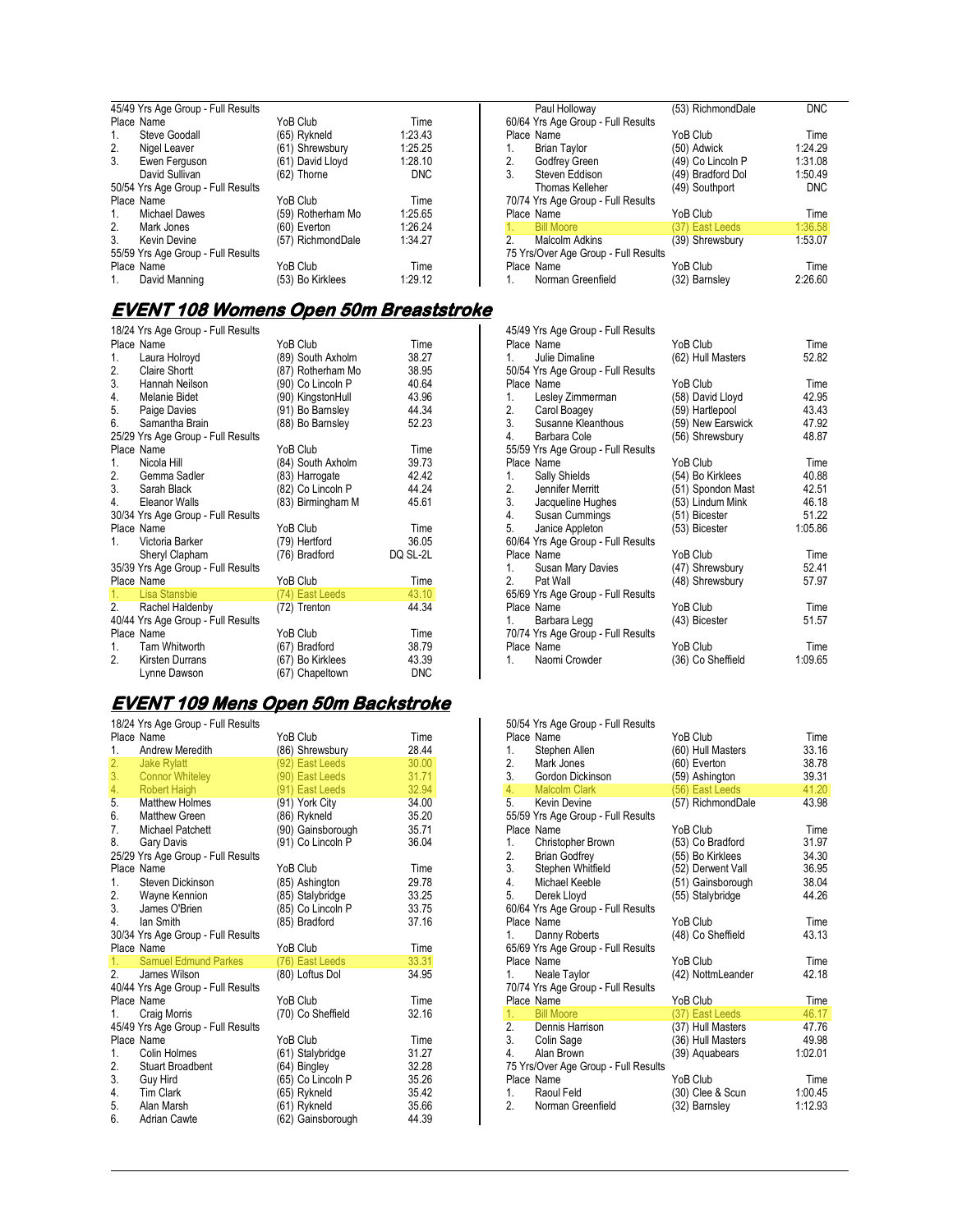# **EVENT 110 Womens Open 100m Butterfly**

| 18/24 Yrs Age Group - Full Results    |                   |         |
|---------------------------------------|-------------------|---------|
| Place Name                            | YoB Club          | Time    |
| <b>Claire Shortt</b><br>1.            | (87) Rotherham Mo | 1:12.95 |
| 2. Hayley Mellor                      | (88) East Leeds   | 1:20.22 |
| Melanie Bidet<br>3 <sub>1</sub>       | (90) KingstonHull | 1:29.94 |
| 25/29 Yrs Age Group - Full Results    |                   |         |
| Place Name                            | YoB Club          | Time    |
| <b>Katy Griffiths</b><br>$1_{\ldots}$ | (83) Spenborough  | 1:24.22 |
| 30/34 Yrs Age Group - Full Results    |                   |         |
| Place Name                            | YoB Club          | Time    |
| Gemma Hey<br>1.                       | (78) Bo Kirklees  | 1:10.33 |
| 35/39 Yrs Age Group - Full Results    |                   |         |
| Place Name                            | YoB Club          | Time    |

### **EVENT111 Mens Open 100m Freestyle 111 Mens Open 100m Freestyle**

| 18/24 Yrs Age Group - Full Results                    |                   |                    |
|-------------------------------------------------------|-------------------|--------------------|
| Place Name                                            | YoB Club          | Time               |
| <b>Andrew Meredith</b><br>1.                          | (86) Shrewsbury   | 54.53              |
| 2.<br>James Rodmell                                   | (90) KingstonHull | 59.14              |
| 3.<br>Peter Williams                                  | (90) Shrewsbury   | 59.70              |
| 4.<br>Nicholas Westerman                              | (88) East Leeds   | 1:00.30            |
| 5.<br><b>Matthew Holmes</b>                           | (91) York City    | 1:00.50            |
| 6.<br>Luke Johnson                                    | (89) Co Lincoln P | 1:01.03            |
| 7.<br><b>Matthew Jagger</b>                           | (86) East Leeds   | 1:01.91            |
| 8.<br>Daniel Brown                                    | (91) KingstonHull | 1:04.15            |
| 9.<br>Matthew Green                                   | (86) Rykneld      | 1:07.16            |
| 10.<br>Gary Davis                                     | (91) Co Lincoln P | 1:08.17            |
| Thomas Harforth                                       | (88) Middlesboro  | <b>DNC</b>         |
| 25/29 Yrs Age Group - Full Results                    |                   |                    |
| Place Name                                            | YoB Club          | Time               |
| 1.<br><b>Andrew Weedall</b>                           | (85) Camphill Ed  | 55.12              |
| 2.<br>Haseley Gordon                                  | (81) NottmLeander | 58.41              |
| 3.<br>James O'Brien                                   | (85) Co Lincoln P | 1:01.23            |
| 4.<br>Daniel Malcolm                                  | (82) Shrewsbury   | 1:03.56            |
| 5.<br>Adam Harvey                                     | (84) Scarborough  | 1:04.65            |
| Ulrich Zerhusen                                       | (83) David Lloyd  | <b>DNC</b>         |
| 30/34 Yrs Age Group - Full Results                    |                   |                    |
| Place Name                                            | YoB Club          | Time               |
| 1.<br>John Major                                      | (79) South Hunsle | 58.45              |
| 2.<br><b>Paul Ellis</b>                               | (76) Co Leeds     | 59.14              |
| Stewart Worthy<br>3.                                  | (78) Bo Kirklees  | 1:00.41            |
| 4.<br>James Wilson                                    | (80) Loftus Dol   | 1:01.48            |
| 5.<br>Jonathan Lucas                                  | (76) Kingfisher E | 1:02.04            |
| 6.<br><b>Robert Gothard</b>                           | (78) Bo Kirklees  | 1:02.87            |
| 7.<br>Martin Temple                                   | (77) Bo Kirklees  | 1:05.48            |
| 35/39 Yrs Age Group - Full Results<br>Place Name      | YoB Club          |                    |
|                                                       |                   | Time               |
| 1.<br><b>Wayne Stott</b>                              | (71) NottmLeander | 59.98              |
| 2.<br>Christopher Webster                             | (72) Trenton      | 1:01.38            |
| 40/44 Yrs Age Group - Full Results<br>Place Name      | YoB Club          | Time               |
|                                                       |                   |                    |
| 1.<br><b>Christopher Sheppard</b><br>2.<br>David Pass | (69) NottmLeander | 1:04.63<br>1:09.55 |
|                                                       | (66) Rykneld      |                    |
| Colin Campbell                                        | (70) York City    | DQ ST-             |

| Amber Bensley<br>40/44 Yrs Age Group - Full Results | (73) Louth        | 1:16.18 |
|-----------------------------------------------------|-------------------|---------|
| Place Name                                          | YoB Club          | Time    |
| <b>Ruth Rhodes</b><br>$\mathbf{1}$ .                | (68) Bradford     | 1:22.15 |
| 2. Sophie Teasdale                                  | (68) Hull Masters | 1:28.46 |
| 45/49 Yrs Age Group - Full Results                  |                   |         |
| Place Name                                          | YoB Club          | Time    |
| Helen Turner                                        | (61) Rotherham Mo | 1:34.19 |
| 50/54 Yrs Age Group - Full Results                  |                   |         |
| Place Name                                          | YoB Club          | Time    |
| 1. Lesley Zimmerman                                 | (58) David Lloyd  | 1:32.38 |
| <b>Christine Gillard</b><br>2 <sub>1</sub>          | (56) Newark       | 1:40.13 |

| <b>Paul Clemence</b>                               | (70) Co Leeds     | DQ ST-     |
|----------------------------------------------------|-------------------|------------|
| 45/49 Yrs Age Group - Full Results                 |                   |            |
| Place Name                                         | YoB Club          | Time       |
| 1 <sup>1</sup><br><b>Stewart Rowe</b>              | (62) Kingfisher E | 1:03.04    |
|                                                    | (62) Stalybridge  | 1:05.04    |
|                                                    | (64) Rotherham Mo | 1:06.32    |
| 2. John Juane<br>3. Michael Pepper<br>Ninel Leaver | (61) Shrewsbury   | 1:08.44    |
| Julian Harforth                                    | (62) Clevelandpol | <b>DNC</b> |
| 50/54 Yrs Age Group - Full Results                 |                   |            |
| Place Name                                         | YoB Club          | Time       |
| 1.<br>Jonathan Ferguson                            | (59) Corby        | 1:04.84    |
| 2.<br>lan Harman                                   | (59) Hull Masters | 1:05.00    |
| 3. Stephen Allen                                   | (60) Hull Masters | 1:05.16    |
| 4. Mark Jones                                      | (60) Everton      | 1:06.75    |
| 5. Malcolm Clark                                   | (56) East Leeds   | 1:12.53    |
| 6. David Eddowes                                   | (59) Bo Kirklees  | 1:13.61    |
| 55/59 Yrs Age Group - Full Results                 |                   |            |
| Place Name                                         | YoB Club          | Time       |
| David Manning<br>1.                                | (53) Bo Kirklees  | 1:08.89    |
| 2.<br>Michael McCartney                            | (53) Shrewsbury   | 1:09.93    |
| 3. Derek Lloyd                                     | (55) Stalybridge  | 1:19.47    |
| 60/64 Yrs Age Group - Full Results                 |                   |            |
| Place Name                                         | YoB Club          | Time       |
| 1. Duncan Brown                                    | (47) York City    | 1:09.35    |
| 2.<br>David Norville                               | (47) New Earswick | 1:16.91    |
| 3. Steven Eddison                                  | (49) Bradford Dol | 1:31.45    |
| 65/69 Yrs Age Group - Full Results                 |                   |            |
| Place Name                                         | YoB Club          | Time       |
| 1 <sup>1</sup><br><b>Carl Butler</b>               | (44) RichmondDale | 1:24.33    |
| 2.<br>Donald Fletcher                              | (42) Aquabears    | 1:24.75    |
| 70/74 Yrs Age Group - Full Results                 |                   |            |
| Place Name                                         | YoB Club          | Time       |
| 1.<br>Colin Sage                                   | (36) Hull Masters | 1:31.26    |
| 2.<br>John Anderson                                | (37) Trafford Met | 1:35.79    |
| 3 <sub>1</sub><br>Malcolm Adkins                   | (39) Shrewsbury   | 1:42.78    |
|                                                    |                   |            |
| 75 Yrs/Over Age Group - Full Results<br>Place Name | YoB Club          | Time       |
| Raoul Feld<br>1.                                   |                   | 2:04.70    |
|                                                    | (30) Clee & Scun  |            |

### **EVENT112 Womens 220+ Yrs 100m Medley Team 112 Womens**

| <b>Full Results</b><br>Place Name<br>Shrewsbury SC | A.G Club<br>Shrewsbury                            | Time<br>DO S-2L |  |
|----------------------------------------------------|---------------------------------------------------|-----------------|--|
|                                                    | <b>EVENT 113 Mens 220+ Yrs 100m Medley Team</b>   |                 |  |
| <b>Full Results</b>                                |                                                   |                 |  |
| Place Name                                         | A.G Club                                          | Time            |  |
| Hull Masters SC                                    | Hull Masters                                      | 1:06.11         |  |
|                                                    | <b>EVENT 114 Womens 140+ Yrs 100m Medley Team</b> |                 |  |
| <b>Full Results</b>                                |                                                   |                 |  |
| Place Name                                         | A.G Club                                          | Time            |  |
| <b>Bradford SC</b>                                 | <b>Bradford</b>                                   | 1:14.07         |  |
|                                                    | <b>EVENT 115 Mens 140+ Yrs 100m Medley Team</b>   |                 |  |
| <b>Full Results</b>                                |                                                   |                 |  |
| Place Name                                         | A.G Club                                          | Time            |  |
| Stalybridge SC<br>1.                               | Stalybridge                                       | 54.57           |  |
| Leander<br>2.                                      | Leander                                           | 1:00.37         |  |
| 3.<br>City of Linc Pentaqua                        | Co Lincoln P                                      | 1:03.53         |  |
| 4.<br>Gainsborough                                 | Gainsborough                                      | 1:03.90         |  |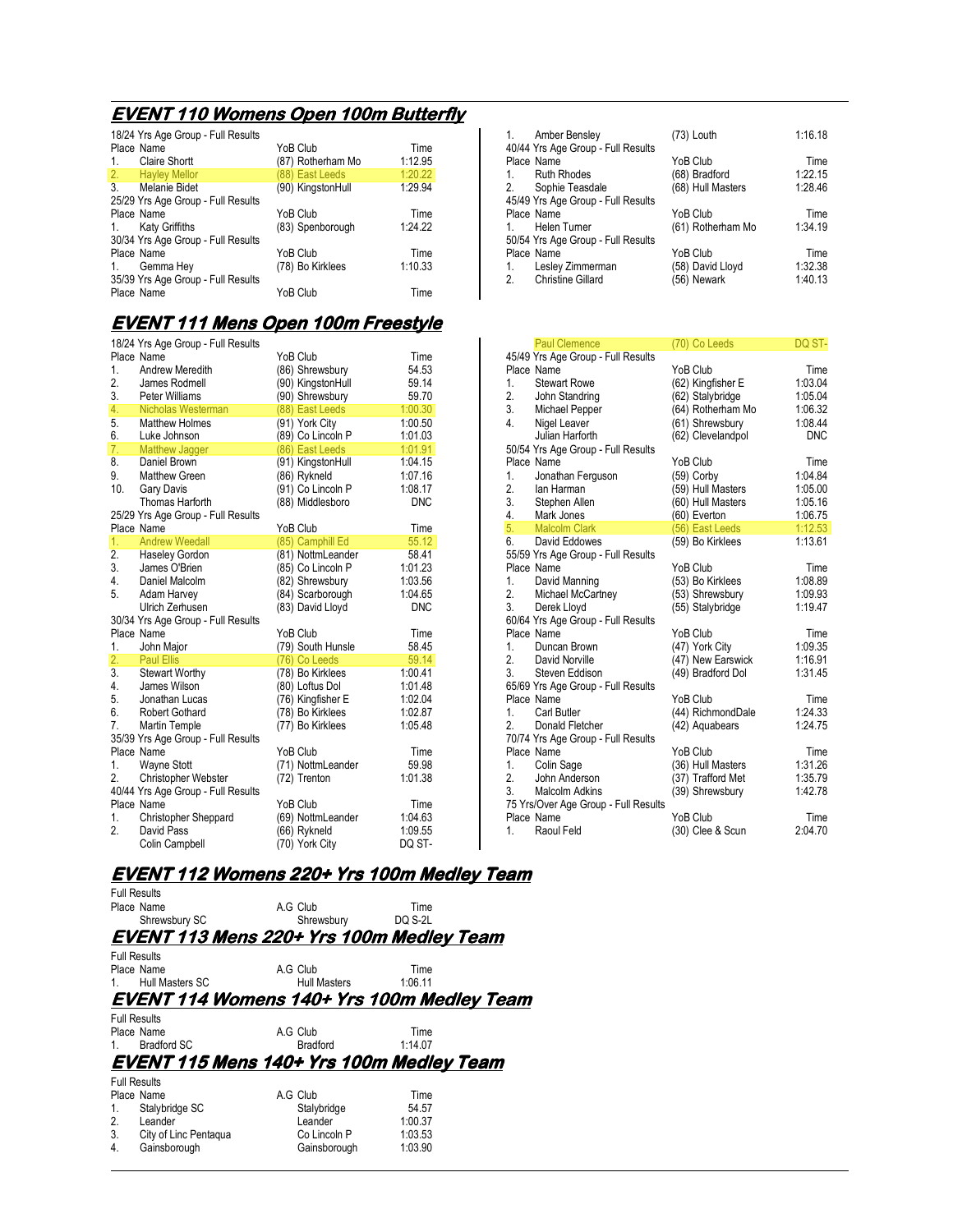### **EVENT116 Womens 072+ Yrs 100m Medley Team 116 Womens 072+ Yrs 100m Team**

Full Results

Place Name<br>
Place Name **A.G Club Time**<br>
1. East Leeds SC **East Leeds** 1:07.00 East Leeds SC **EVENT117 Mens 072+ Yrs 100m Medley Team 117 Mens 072+ Yrs 100m Medley**  Full Results Place Name **A.G Club** Time<br>1. East Leeds A **Bast Leeds** 55.83 1. East Leeds A East Leeds 55.83<br>
Fast Leeds B East Leeds DO F-East Leeds B East Leeds **EVENT118 Womens Open 50m Freestyle 118 Womens 50m**  18/24 Yrs Age Group - Full Results Place Name  $\begin{array}{ccc}\n\text{YoB Club} & \text{Time} \\
1. & \text{Claire Short} & \text{(87) Rotherham Mo} & 29.98\n\end{array}$ 1. Claire Shortt (87) Rotherham Mo 29.98  $(89)$  South Axholm  $(86)$  East Leeds  $(31.04)$ 3. Catherine Potter (86) East Leeds 31.04<br>4. Victoria Chambers (88) East Leeds 31.24 4. Victoria Chambers (88) East Leeds 31.24<br>5. Jessica Oldcom (90) Scarborough 31.66 Jessica Oldcom (90) Scarborough 31.66<br>
Hayley Mellor (88) East Leeds 31.76 6. Hayley Mellor (88) East Leeds 31.76<br>7. Sarah Clark (87) Hull Masters 33.92 Sarah Clark (87) Hull Masters 33.92<br>
Samantha Brain (88) Bo Barnsley 37.60 8. Samantha Brain (88) Bo Barnsley 25/29 Yrs Age Group - Full Results Place Name New York Club Place Name Name 1.<br>
1. Jamie Offord (85) Bo Kirklees 30.00 1. Jamie Offord (85) Bo Kirklees 30.00<br>2. Lucy Hill (82) Stalybridge 31.68 2. Lucy Hill (82) Stalybridge 31.68 3. Sarah Black (82) Co Lincoln P 31.71<br>4. Kimberley Clarkson (84) Hull Masters 31.99 4. Kimberley Clarkson (84) Hull Masters 31.99<br>5. Ruth Hustwick (82) Trenton 32.29 5. Ruth Hustwick (82) Trenton 32.29<br>6. Katy Griffiths (83) Spenborough 33.16 Katy Griffiths (83) Spenborough 33.16<br>Nicola Hill (84) South Axholm 33.26 7. Nicola Hill (84) South Axholm 33.26<br>8. Gemma Sadler (83) Harrogate 34.00 8. Gemma Sadler (83) Harrogate 34.00<br>19. Eleanor Walls (83) Birmingham M 38.19  $(83)$  Birmingham M 30/34 Yrs Age Group - Full Results Place Name **Time** YoB Club Time<br>1. Victoria Barker (79) Hertford 27.94 1. Victoria Barker (79) Hertford 27.94<br>2. Sarah Kinsey (79) Bo Kirklees 30.73 2. Sarah Kinsey (79) Bo Kirklees 30.73 Sheryl Clapham 40/44 Yrs Age Group - Full Results Place Name **Time YoB Club** Time<br>1. Claire Hughes (69) Aquabears 29.54 1. Claire Hughes (69) Aquabears 29.54<br>2 Catriona Caine (70) Matlock 30.77 2. Catriona Caine (70) Matlock 30.77 3. Tam Whitworth (67) Bradford 31.04<br>4. Ruth Rhodes (68) Bradford 32.47  $(68)$  Bradford 32.47<br> $(69)$  Wetherby 34.53 5. Fiona Harris (69) Wetherby 34.53<br>6. Rachel Watkins (67) York City 35.04 (67) York City<br>(70) Bo Kirklees 7. Suzanne Patterson (70) Bo Kirklees 35.76

### **EVENT119 Mens Open 50m Butterfly 119 Mens 50m Butterfly**

|     | 18/24 Yrs Age Group - Full Results                   |                   |            |
|-----|------------------------------------------------------|-------------------|------------|
|     | Place Name                                           | YoB Club          | Time       |
| 1.  | <b>Kevin Schofield</b>                               | (88) East Leeds   | 29.13      |
| 2.  | <b>Jake Rylatt</b>                                   | (92) East Leeds   | 29.16      |
| 3.  | James Rodmell                                        | (90) KingstonHull | 29.41      |
| 4.  | Peter Williams                                       | (90) Shrewsbury   | 29.78      |
| 5.  | Matthew Jagger                                       | (86) East Leeds   | 31.00      |
| 6.  | Nicholas Westerman                                   | (88) East Leeds   | 31.28      |
| 7.  | Robert Haigh                                         | (91) East Leeds   | 31.36      |
| 8.  | Matthew Green                                        | (86) Rykneld      | 31.97      |
| 9.  | <b>Matthew Holmes</b>                                | (91) York City    | 32.10      |
| 10. | Gary Davis                                           | (91) Co Lincoln P | 34.49      |
| 11. | Luke Johnson                                         | (89) Co Lincoln P | 36.92      |
|     | 25/29 Yrs Age Group - Full Results                   |                   |            |
|     | Place Name                                           | YoB Club          | Time       |
| 1.  | Gregory Booth                                        | (81) Stalybridge  | 28.01      |
| 2.  | Mark Billyard                                        | (85) Hull Masters | 28.04      |
| 3.  | Steven Dickinson                                     | (85) Ashington    | 28.60      |
| 4.  | James O'Brien                                        | (85) Co Lincoln P | 31.57      |
| 5.  | Wayne Kennion                                        | (85) Stalybridge  | 33.39      |
|     | Andrew Czyzewski                                     | (83) Bo Kirklees  | <b>DNC</b> |
|     | 30/34 Yrs Age Group - Full Results                   |                   |            |
|     | Place Name                                           | YoB Club          | Time       |
| 1.  | <b>Paul Ellis</b>                                    | (76) Co Leeds     | 29.14      |
| 2.  | Keith Palmer                                         | (77) Gainsborough | 30.67      |
| 3.  | James Wilson                                         | (80) Loftus Dol   | 32.72      |
| 4.  | <b>Robert Gothard</b>                                | (78) Bo Kirklees  | 33.39      |
| 5.  | <b>Samuel Edmund Parkes</b>                          | (76) East Leeds   | 33.45      |
|     | Jonathan Lucas<br>35/39 Yrs Age Group - Full Results | (76) Kingfisher E | <b>DNC</b> |

| Sophie Teasdale<br>Lynne Dawson                              | (68) Hull Masters<br>(67) Chapeltown | <b>DNC</b><br><b>DNC</b> |
|--------------------------------------------------------------|--------------------------------------|--------------------------|
| 45/49 Yrs Age Group - Full Results                           |                                      |                          |
| Place Name                                                   | YoB Club                             | Time                     |
| 1.<br>Karen Graham                                           | $(65)$ likley                        | 31.09                    |
| 2. Julie Dimaline                                            | (62) Hull Masters                    | 40.71                    |
| 50/54 Yrs Age Group - Full Results                           |                                      |                          |
| Place Name                                                   | YoB Club                             | Time                     |
| 1. Lesley Zimmerman                                          | (58) David Lloyd                     | 34.13                    |
| 2.<br>Lesley Killen                                          | (60) York City                       | 34.42                    |
| <b>Christine Gillard</b>                                     | (56) Newark                          | 34.83                    |
| 2.<br>3. Christine Gilla.<br>4. Carol Boagey<br>Susanne Klea | (59) Hartlepool                      | 37.76                    |
| Susanne Kleanthous                                           | (59) New Earswick                    | 38.69                    |
| 6.<br>Barbara Cole                                           | (56) Shrewsbury                      | 42.56                    |
| 55/59 Yrs Age Group - Full Results                           |                                      |                          |
| Place Name                                                   | YoB Club                             | Time                     |
| 1.<br>Wendy Offord                                           | (54) Bo Kirklees                     | 33.86                    |
| 2.<br>Jennifer Merritt                                       | (51) Spondon Mast                    | 34.21                    |
|                                                              | (54) Bo Kirklees                     | 34.48                    |
| 3. Sally Shields<br>4. Susan Cummings<br>5. Susane Clarkson  | (51) Bicester                        | 41.11                    |
| 5.<br>Suzanne Clarkson                                       | (55) Hull Masters                    | 49.05                    |
| 6.<br>Janice Appleton                                        | (53) Bicester                        | 50.30                    |
| Jacqueline Hughes                                            | (53) Lindum Mink                     | <b>DNC</b>               |
| 60/64 Yrs Age Group - Full Results                           |                                      |                          |
| Place Name                                                   | YoB Club                             | Time                     |
| 1. Carol Brown                                               | (47) York City                       | 39.21                    |
|                                                              | (48) Shrewsbury                      | 44.22                    |
| 2. Pat Wall<br>3. Susan Mary Davies                          | (47) Shrewsbury                      | 46.72                    |
| 65/69 Yrs Age Group - Full Results                           |                                      |                          |
| Place Name                                                   | YoB Club                             | Time                     |
| 1.<br>Doreen Gordon                                          | (42) Southport                       | 39.59                    |
| 2.<br>Barbara Legg                                           | (43) Bicester                        | 44.35                    |
| 70/74 Yrs Age Group - Full Results                           |                                      |                          |
| Place Name                                                   | YoB Club                             | Time                     |
| 1.<br>Naomi Crowder                                          | (36) Co Sheffield                    | 51.93                    |

|                | Place Name                         | YoB Club          | Time       |
|----------------|------------------------------------|-------------------|------------|
| 1.             | David Rees                         | (73) Stalybridge  | 28.48      |
|                | 2. Paul Butler                     | (72) Co Sheffield | 29.82      |
|                |                                    | (72) Trenton      | 29.89      |
| 4.             | 3. Christopher Webster             |                   | 32.47      |
|                | Wayne Stott                        | (71) NottmLeander |            |
|                | 40/44 Yrs Age Group - Full Results |                   |            |
|                | Place Name                         | YoB Club          | Time       |
| 1.             | Andrew Johnson                     | (66) Co Lincoln P | 31.73      |
| 2.             | Craig Morris                       | (70) Co Sheffield | 32.12      |
| 3.             | Colin Campbell                     | (70) York City    | 33.87      |
| 4.             | Christopher Sheppard               | (69) NottmLeander | 33.95      |
| 5.             | David Massey                       | (67) Stalybridge  | 34.11      |
| 6.             | David Pass                         | (66) Rykneld      | 34.22      |
|                | Paul Clemence                      | (70) Co Leeds     | <b>DNC</b> |
|                | 45/49 Yrs Age Group - Full Results |                   |            |
|                | Place Name                         | YoB Club          | Time       |
| 1.             | Philip Haworth                     | (65) Stalybridge  | 29.35      |
| 2.             | Steve Goodall                      | (65) Rykneld      | 29.95      |
| 3.             | Colin Holmes                       | (61) Stalybridge  | 30.55      |
| 4.             | Robert Lucas                       | (61) Hull Masters | 31.75      |
| 5.             | John Standring                     | (62) Stalybridge  | 32.32      |
| 6.             | Michael Pepper                     | (64) Rotherham Mo | 32.37      |
| 7 <sub>1</sub> | Ewen Ferguson                      | (61) David Lloyd  | 32.57      |
| 8.             | Alan Marsh                         | (61) Rykneld      | 32.71      |
| 9.             | Jari Goddard                       | (63) Gainsborough | 33.63      |
|                | 10. Tim Clark                      |                   | 33.75      |
|                |                                    | (65) Rykneld      |            |
|                | 11. Stewart Rowe                   | (62) Kingfisher E | 34.60      |
|                | 12. Nigel Leaver                   | (61) Shrewsbury   | 35.60      |
| 13.            | <b>Adrian Cawte</b>                | (62) Gainsborough | 41.77      |
|                | 50/54 Yrs Age Group - Full Results |                   |            |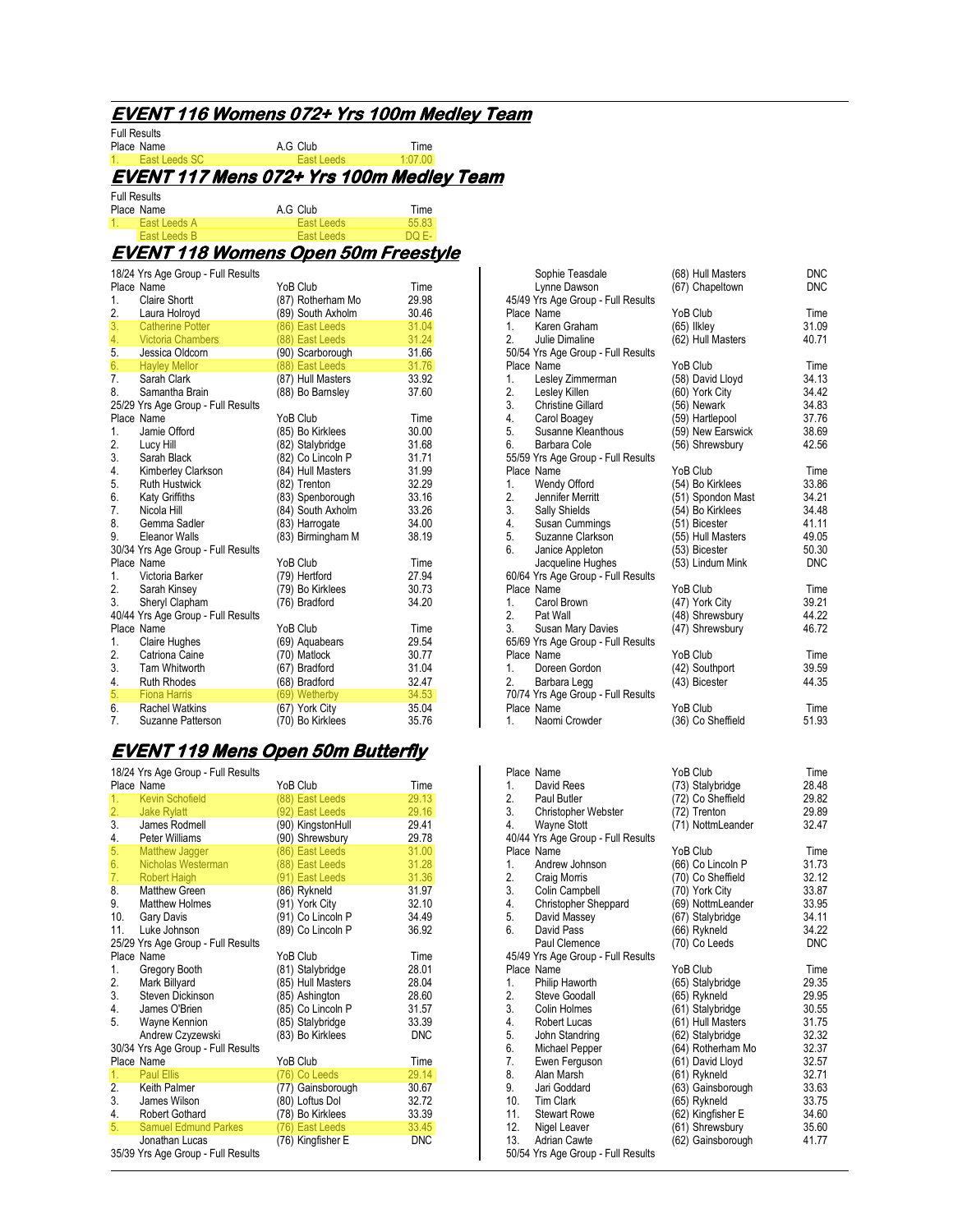|                | Place Name                         | YoB Club          | Time       |
|----------------|------------------------------------|-------------------|------------|
| 1.             | Jonathan Ferguson                  | (59) Corby        | 31.29      |
| 2.             | lan Harman                         | (59) Hull Masters | 31.31      |
| 3.             | Stephen Allen                      | (60) Hull Masters | 32.02      |
| 4.             | Martyn Binns                       | (58) Bo Kirklees  | 34.31      |
| 5.             | <b>Malcolm Clark</b>               | (56) East Leeds   | 35.58      |
| 6.             | Mark Jones                         | (60) Everton      | 35.67      |
| 7 <sub>1</sub> | Kevin Devine                       | (57) RichmondDale | 39.42      |
| 8.             | David Eddowes                      | (59) Bo Kirklees  | 40.80      |
|                | Michael Sloan                      | (59) Gainsborough | <b>DNC</b> |
|                | 55/59 Yrs Age Group - Full Results |                   |            |
|                | Place Name                         | YoB Club          | Time       |
| 1.             | Christopher Brown                  | (53) Co Bradford  | 31.10      |
| 2.             | <b>Brian Godfrey</b>               | (55) Bo Kirklees  | 31.42      |

#### <u>EVENT 120 Womens Open 100m Backstroke</u>

18/24 Yrs Age Group - Full Results Place Name **Time** YoB Club Time Time<br>1. Hannah Neilson (90) Co Lincoln P 1:12.66 1. Hannah Neilson (90) Co Lincoln P 1:12.66<br>2. Deborah Crossland (87) Bo Kirklees 1:13.27 2. Deborah Crossland (87) Bo Kirklees 1:13.27<br>3. Claire Shortt (87) Rotherham Mo 1:13.30 Claire Shortt (87) Rotherham Mo 1:13.30<br>
Sarah Clark (87) Hull Masters 1:22.60 4. Sarah Clark  $(87)$  Hull Masters 25/29 Yrs Age Group - Full Results Place Name **Time** YoB Club Time<br>1. Ruth Hustwick (82) Trenton 1:18.53 Pouth Hustwick (82) Trenton 1:18.53<br>
1:22.27 Katy Griffiths (83) Spenborough 1:22.27 2. Katy Griffiths (83) Spenborough 1:22.27 3. Lucy Hill (82) Stalybridge 1:23.58 4. Gemma Sadler (83) Harrogate 1:32.63 35/39 Yrs Age Group - Full Results Place Name  $Y$ oB Club Time Time<br>1. Amber Bensley (73) Louth 1:19.24 1. Amber Bensley 40/44 Yrs Age Group - Full Results Place Name  $Y$ OB Club Time Time<br>1. Kirsten Durrans (67) Bo Kirklees 1:30.51 1. Kirsten Durrans (67) Bo Kirklees 1:30.51<br>2. Sarah Greaves (68) Bo Kirklees 1:40.97  $(68)$  Bo Kirklees

# **EVENT 121 Mens Open 100m IM**

|    | 18/24 Yrs Age Group - Full Results |                   |            |
|----|------------------------------------|-------------------|------------|
|    | Place Name                         | YoB Club          | Time       |
| 1. | <b>Jake Rylatt</b>                 | (92) East Leeds   | 1:07.34    |
| 2. | Peter Williams                     | (90) Shrewsbury   | 1:08.28    |
| 3. | James Rodmell                      | (90) KingstonHull | 1:08.83    |
| 4. | <b>Adam Butters</b>                | (86) Trenton      | 1:09.27    |
| 5. | <b>Matthew Holmes</b>              | (91) York City    | 1:11.77    |
| 6. | Daniel Brown                       | (91) KingstonHull | 1:13.96    |
| 7. | Matthew Lumley                     | (91) Trenton      | 1:15.45    |
| 8. | Gary Davis                         | (91) Co Lincoln P | 1:17.37    |
| 9. | <b>Matthew Green</b>               | (86) Rykneld      | 1:17.66    |
|    | Michael Patchett                   | (90) Gainsborough | <b>DNC</b> |
|    | Thomas Harforth                    | (88) Middlesboro  | <b>DNC</b> |
|    | 25/29 Yrs Age Group - Full Results |                   |            |
|    | Place Name                         | YoB Club          | Time       |
| 1. | <b>Andrew Weedall</b>              | (85) Camphill Ed  | 1:04.35    |
| 2. | Mark Billyard                      | (85) Hull Masters | 1:07.50    |
| 3. | Haseley Gordon                     | (81) NottmLeander | 1:08.53    |
|    | <b>Martin Locke</b>                | (81) Bo Kirklees  | <b>DNC</b> |
|    | 30/34 Yrs Age Group - Full Results |                   |            |
|    | Place Name                         | YoB Club          | Time       |
| 1. | Keith Palmer                       | (77) Gainsborough | 1:09.96    |
| 2. | <b>Stewart Worthy</b>              | (78) Bo Kirklees  | 1:10.98    |
|    | 40/44 Yrs Age Group - Full Results |                   |            |
|    | Place Name                         | YoB Club          | Time       |
| 1. | <b>lan Harris</b>                  | (66) Wetherby     | 1:11.74    |
| 2. | Craig Morris                       | (70) Co Sheffield | 1:11.83    |
| 3. | David Massey                       | (67) Stalybridge  | 1:16.63    |
|    | Stephen Vaughan                    | (70) Scunthorpe A | <b>DNC</b> |
|    | 45/49 Yrs Age Group - Full Results |                   |            |
|    | Place Name                         | YoB Club          | Time       |
| 1. | Mark Smith                         | (64) Trenton      | 1:11.99    |
| 2. | Anthony Fawthrop                   | (62) Bo Kirklees  | 1:16.03    |
| 3. | Steve Goodall                      | (65) Rykneld      | 1:16.61    |
| 4. | Chris Spooner                      | (64) Wetherby     | 1:17.43    |

# **EVENT122 Mixed 220+Yrs. 100m Freestyle Team 122 Mixed 100m Freestyle**

| <b>Full Results</b> |                 |                     |         |
|---------------------|-----------------|---------------------|---------|
|                     | Place Name      | A.G Club            | Time    |
|                     | Hull Masters SC | <b>Hull Masters</b> | 1:15.02 |

| 3. | David Manning                      | (53) Bo Kirklees  | 34.02      |
|----|------------------------------------|-------------------|------------|
| 4. | Michael McCartney                  | (53) Shrewsbury   | 35.20      |
| 5. | Stephen Whitfield                  | (52) Derwent Vall | 35.36      |
| 6. | Derek Lloyd                        | (55) Stalybridge  | 39.27      |
|    | 60/64 Yrs Age Group - Full Results |                   |            |
|    | Place Name                         | YoB Club          | Time       |
| 1. | Duncan Brown                       | (47) York City    | 35.71      |
| 2. | <b>Brian Taylor</b>                | (50) Adwick       | 36.30      |
| 3. | Godfrey Green                      | (49) Co Lincoln P | 40.14      |
|    | Thomas Kelleher                    | (49) Southport    | <b>DNC</b> |
|    | 70/74 Yrs Age Group - Full Results |                   |            |
|    | Place Name                         | YoB Club          | Time       |
| 1. | Dennis Harrison                    | (37) Hull Masters | 46.04      |
| 2. | John Anderson                      | (37) Trafford Met | 57.57      |

| 45/49 Yrs Age Group - Full Results |                   |         |
|------------------------------------|-------------------|---------|
| Place Name                         | YoB Club          | Time    |
| 1. Carolyn Irvine                  | (63) Bo Kirklees  | 1:21.43 |
| 2. Helen Turner                    | (61) Rotherham Mo | 1:28.36 |
| 50/54 Yrs Age Group - Full Results |                   |         |
| Place Name                         | YoB Club          | Time    |
| 1. Ruth Lowe                       | (57) Etwall       | 1:25.68 |
| 2. Lesley Zimmerman                | (58) David Lloyd  | 1:28.83 |
| 3. Barbara Cole                    | (56) Shrewsbury   | 1:55.84 |
| 55/59 Yrs Age Group - Full Results |                   |         |
| Place Name                         | YoB Club          | Time    |
| 1. Alison Wilson                   | (54) Shrewsbury   | 1:31.78 |
| 2. Wendy Offord                    | (54) Bo Kirklees  | 1:35.53 |
| 3. Jacqueline Hughes               | (53) Lindum Mink  | 1:49.53 |
| 60/64 Yrs Age Group - Full Results |                   |         |
| Place Name                         | YoB Club          | Time    |
| Pat Wall<br>1.                     | (48) Shrewsbury   | 2:04.16 |
|                                    |                   |         |

| 5.             | Guy Hird                           | (65) Co Lincoln P | 1:17.56    |
|----------------|------------------------------------|-------------------|------------|
| 6.             | <b>Stewart Rowe</b>                | (62) Kingfisher E | 1:18.34    |
| 7.             | Nigel Leaver                       | (61) Shrewsbury   | 1:19.07    |
| 8.             | <b>Tim Clark</b>                   | (65) Rykneld      | 1:19.26    |
| 9.             | John Deighton                      | (61) York City    | 1:30.60    |
|                | Julian Harforth                    | (62) Clevelandpol | <b>DNC</b> |
|                | 50/54 Yrs Age Group - Full Results |                   |            |
|                | Place Name                         | YoB Club          | Time       |
| 1.             | Stephen Allen                      | (60) Hull Masters | 1:13.80    |
| 2.             | Mark Jones                         | (60) Everton      | 1:19.23    |
| 3 <sub>1</sub> | <b>Kevin Devine</b>                | (57) RichmondDale | 1:26.19    |
|                | 55/59 Yrs Age Group - Full Results |                   |            |
|                | Place Name                         | YoB Club          | Time       |
| 1.             | David Manning                      | (53) Bo Kirklees  | 1:19.39    |
| 2.             | Stephen Whitfield                  | (52) Derwent Vall | 1:20.72    |
| 3.             | Michael McCartney                  | (53) Shrewsbury   | 1:21.43    |
| 4.             | David Swarbrick                    | (51) Bo Kirklees  | 1:38.82    |
|                | 60/64 Yrs Age Group - Full Results |                   |            |
|                | Place Name                         | YoB Club          | Time       |
| 1.             | <b>Brian Taylor</b>                | (50) Adwick       | 1:20.69    |
| 2.             | Godfrey Green                      | (49) Co Lincoln P | 1:28.50    |
|                | 3. David Norville                  | (47) New Earswick | 1:36.75    |
| 4.             | Steven Eddison                     | (49) Bradford Dol | 1:42.73    |
|                | Danny Roberts                      | (48) Co Sheffield | DQ SL-3L   |
|                | 65/69 Yrs Age Group - Full Results |                   |            |
|                | Place Name                         | YoB Club          | Time       |
| 1 <sup>1</sup> | <b>Carl Butler</b>                 | (44) RichmondDale | 1:35.00    |
| 2.             | Donald Fletcher                    | (42) Aquabears    | 1:43.19    |
| 3.             | Neale Taylor                       | (42) NottmLeander | 1:46.07    |
|                | 70/74 Yrs Age Group - Full Results |                   |            |
|                | Place Name                         | YoB Club          | Time       |
| 1.             | <b>Bill Moore</b>                  | (37) East Leeds   | 1:38.06    |
| 2.             | Dennis Harrison                    | (37) Hull Masters | 1:44.05    |
| 3.             | John Anderson                      | (37) Trafford Met | 1:47.22    |
| 4.             | <b>Malcolm Adkins</b>              | (39) Shrewsbury   | 1:59.30    |
|                |                                    |                   |            |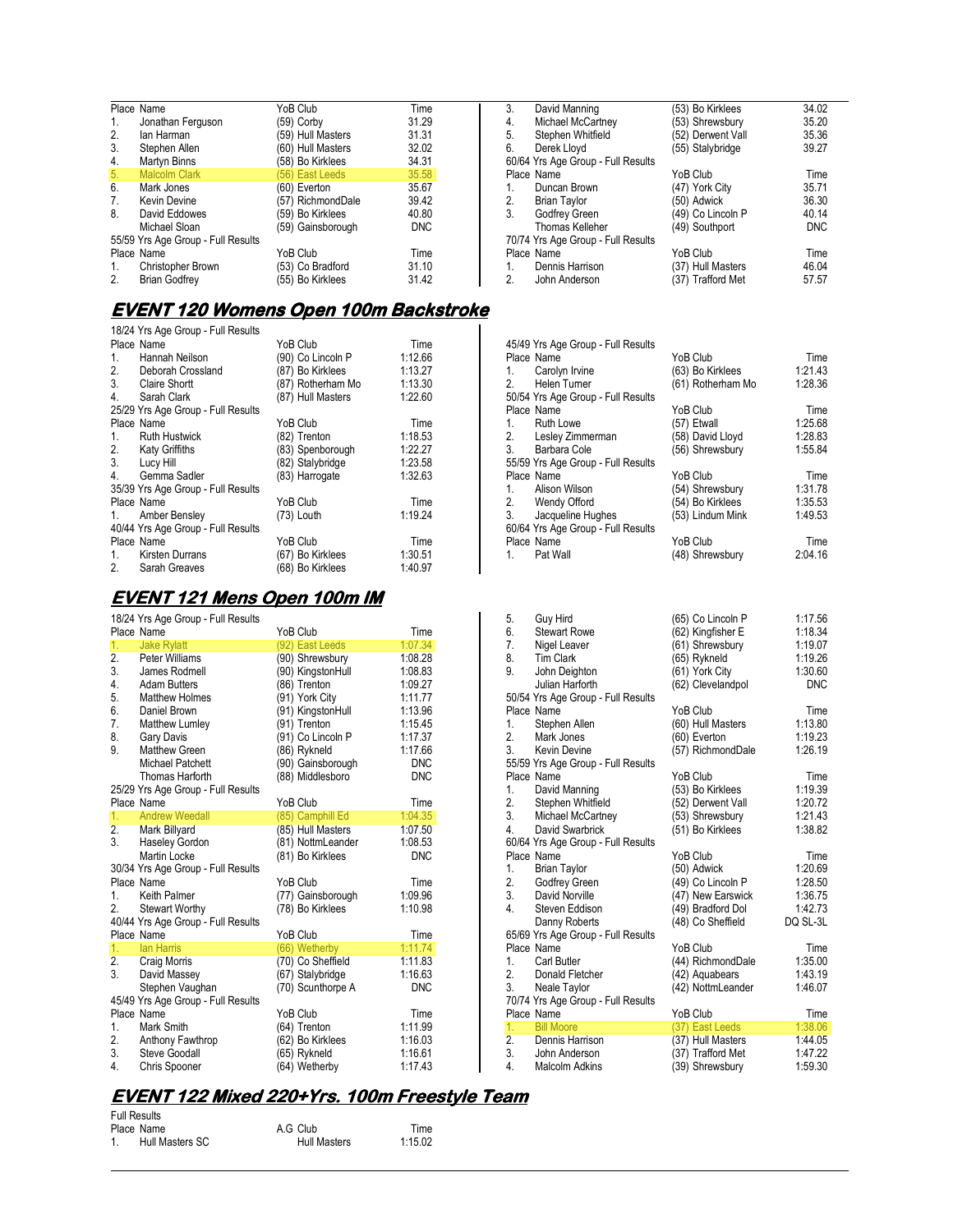# **EVENT123 Mixed 100+Yrs. 100m Medley Team 123 Mixed 100+Yrs. 100m Medley Team**

| <b>Full Results</b> |              |            |        |  |  |
|---------------------|--------------|------------|--------|--|--|
|                     | Place Name   | A.G Club   | Time   |  |  |
|                     | Fast Leeds A | Fast Leeds | 1:0061 |  |  |

| 2. | Borough of Kirklees SC | <b>Bo Kirklees</b> | 1:02.58 |
|----|------------------------|--------------------|---------|
|    | City of Linc Pentagua  | Co Lincoln P       | 1:03.85 |
|    | Trenton Dolphins SC    | Trenton            | 1:04.99 |

# **EVENT124 Mixed 180+ Yrs. 100m Freestyle Team 124 Mixed Yrs. 100m Freestyle Team**

| <b>Full Results</b> |                        |                    |         |  |  |
|---------------------|------------------------|--------------------|---------|--|--|
| Place Name          |                        | A.G Club           | Time    |  |  |
| 1.                  | Borough of Kirklees SC | <b>Bo Kirklees</b> | 58.11   |  |  |
| 2.                  | York City Baths Club   | York Citv          | 1:00.52 |  |  |
|                     |                        |                    |         |  |  |

# **EVENT125 Mixed 140+Yrs. 100m Medley Teams 125 Mixed 100m Medley Teams**

|         | <b>Full Results</b>        |                    |         |  |  |  |  |
|---------|----------------------------|--------------------|---------|--|--|--|--|
|         | Place Name                 | A.G Club           | Time    |  |  |  |  |
| $1_{1}$ | <b>Trenton Dolphins SC</b> | Trenton            | 1.0498  |  |  |  |  |
| 2.      | Bradford SC                | Bradford           | 1:05.90 |  |  |  |  |
| 3.      | Borough of Kirklees SC     | <b>Bo Kirklees</b> | 1:09.38 |  |  |  |  |
|         |                            |                    |         |  |  |  |  |

#### **EVENT126 Mixed 72+ Yrs. 100m Freestyle Teams 126 Mixed 72+ Yrs. 100m Freestyle Teams**  Full Results

|    | Place Name            | A.G Club     | Time  |  |  |  |
|----|-----------------------|--------------|-------|--|--|--|
|    | 1. East Leeds A       | East Leeds   | 53.88 |  |  |  |
| 2. | City of Linc Pentagua | Co Lincoln P | 55.99 |  |  |  |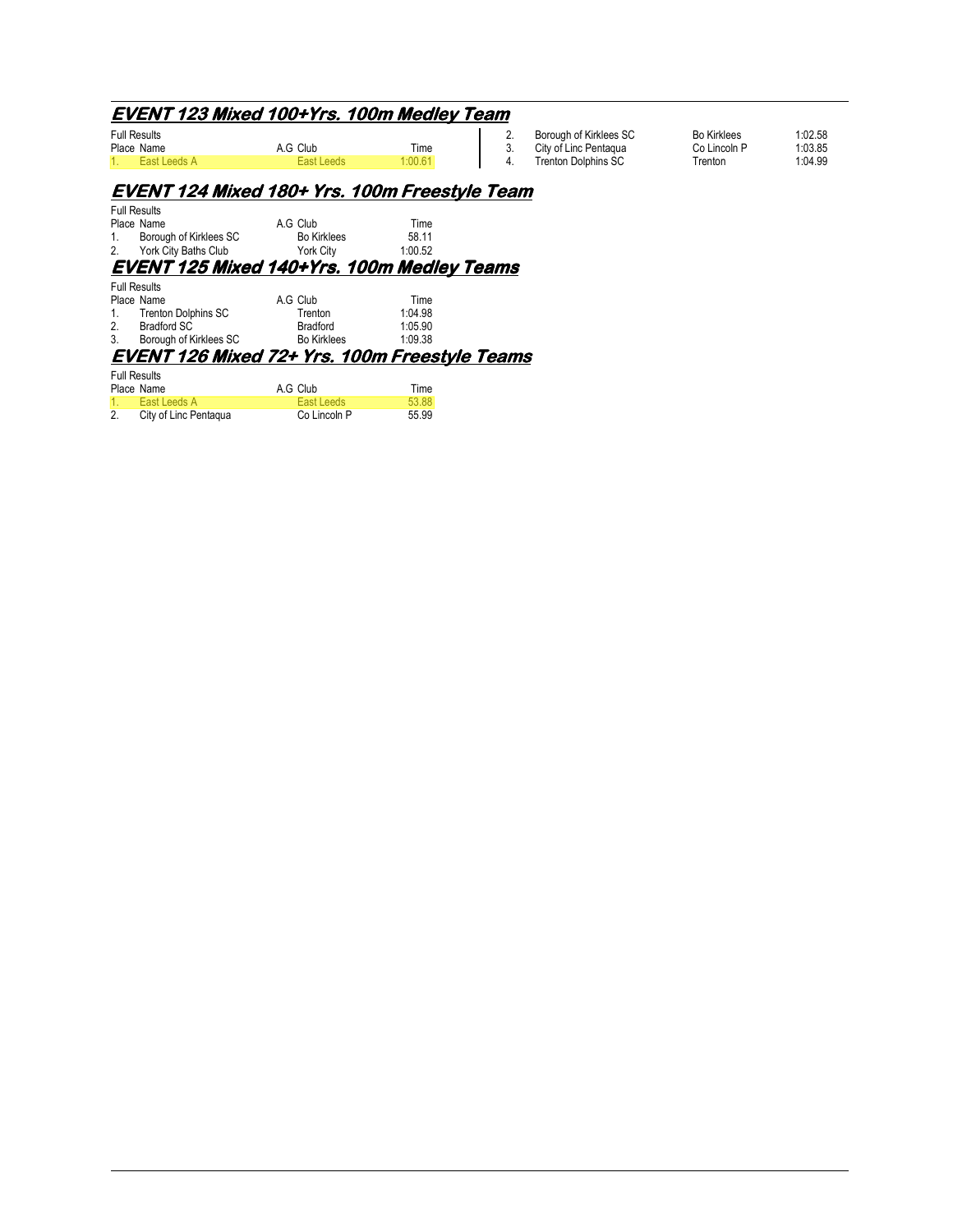#### **Yorkshire Open Masters & Senior Age Group Competition (18-24 Years) Session - TWO at Scarborough Pool**

# **EVENT201 Womens Open 200m Freestyle 201 Womens Open 200m Freestyle**

|    | 18/24 Yrs Age Group - Full Results |                   |         |
|----|------------------------------------|-------------------|---------|
|    | Place Name                         | YoB Club          | Time    |
| 1. | <b>Hayley Mellor</b>               | (88) East Leeds   | 2:33.59 |
|    | 2. Melanie Bidet                   | (90) KingstonHull | 2:46.42 |
|    | 25/29 Yrs Age Group - Full Results |                   |         |
|    | Place Name                         | YoB Club          | Time    |
|    | 1. Jamie Offord                    | (85) Bo Kirklees  | 2:16.53 |
|    | 2. Lucy Hill                       | (82) Stalybridge  | 2:33.09 |
|    | 3. Kimberley Clarkson              | (84) Hull Masters | 2:38.21 |
|    | 4. Eleanor Walls                   | (83) Birmingham M | 2:56.33 |
|    | 30/34 Yrs Age Group - Full Results |                   |         |
|    | Place Name                         | YoB Club          | Time    |
| 1. | Sarah Kinsey                       | (79) Bo Kirklees  | 2:23.17 |
|    | 35/39 Yrs Age Group - Full Results |                   |         |
|    | Place Name                         | YoB Club          | Time    |
|    | 1. Sarah Adams                     | (73) Basingstoke  | 2:24.33 |
|    | 2. Lisa Stansbie                   | (74) East Leeds   | 3:04.30 |
|    | 3. Emma Godfrey                    | (75) Bo Kirklees  | 3:20.61 |
|    | 40/44 Yrs Age Group - Full Results |                   |         |
|    | Place Name                         | YoB Club          | Time    |
| 1. | Claire Hughes                      | (69) Aquabears    | 2:27.84 |
|    | 2. Rebecca Hunt                    | (70) Retford      | 2:39.85 |
| 3. | <b>Fiona Harris</b>                | (69) Wetherby     | 2:43.12 |

# **EVENT202 Mens Open 200m Freestyle 202 Mens Open 200m Freestyle**

|    | 18/24 Yrs Age Group - Full Results |                   |         |
|----|------------------------------------|-------------------|---------|
|    | Place Name                         | YoB Club          | Time    |
| 1. | James Rodmell                      | (90) KingstonHull | 2:05.16 |
|    | 2. Peter Williams                  | (90) Shrewsbury   | 2:08.64 |
|    | 3. Matthew Holmes                  | (91) York City    | 2:13.03 |
| 4. | Luke Johnson                       | (89) Co Lincoln P | 2:14.89 |
|    | 25/29 Yrs Age Group - Full Results |                   |         |
|    | Place Name                         | YoB Club          | Time    |
| 1. | <b>Andrew Weedall</b>              | (85) Camphill Ed  | 2:05.09 |
|    | 2. James O'Brien                   | (85) Co Lincoln P | 2:20.61 |
|    | 3. Daniel Malcolm                  | (82) Shrewsbury   | 2:27.44 |
|    | 4. Ulrich Zerhusen                 | (83) David Lloyd  | 2:35.63 |
|    | 30/34 Yrs Age Group - Full Results |                   |         |
|    | Place Name                         | YoB Club          | Time    |
| 1. | James Wilson                       | (80) Loftus Dol   | 2:17.38 |
|    | 2. Martin Temple                   | (77) Bo Kirklees  | 2:21.38 |
|    | 35/39 Yrs Age Group - Full Results |                   |         |
|    | Place Name                         | YoB Club          | Time    |
| 1. | Wayne Stott                        | (71) NottmLeander | 2:13.12 |
|    | 40/44 Yrs Age Group - Full Results |                   |         |
|    | Place Name                         | YoB Club          | Time    |
|    | 1. Paul Clemence                   | (70) Co Leeds     | 2:11.42 |
|    | 2. Andrew Johnson                  | (66) Co Lincoln P | 2:16.52 |
| 3. | <b>Christopher Sheppard</b>        | (69) NottmLeander | 2:21.22 |

| 4. | Suzanne Patterson                  | (70) Bo Kirklees  | 2:46.78 |
|----|------------------------------------|-------------------|---------|
|    | 5. Sophie Teasdale                 | (68) Hull Masters | 2:50.86 |
| 6. | Anne Jolly                         | (69) Gainsborough | 3:36.55 |
|    | 45/49 Yrs Age Group - Full Results |                   |         |
|    | Place Name                         | YoB Club          | Time    |
| 1. | Helen Turner                       | (61) Rotherham Mo | 2:52.36 |
|    | 2. Julie Dimaline                  | (62) Hull Masters | 3:25.88 |
|    | 50/54 Yrs Age Group - Full Results |                   |         |
|    | Place Name                         | YoB Club          | Time    |
|    | 1. Lesley Zimmerman                | (58) David Lloyd  | 2:47.25 |
|    | 2. Carol Boagey                    | (59) Hartlepool   | 2:56.33 |
|    | 3. Lesley Killen                   | (60) York City    | 3:00.29 |
|    | 4. Barbara Cole                    | (56) Shrewsbury   | 3:11.59 |
|    | 55/59 Yrs Age Group - Full Results |                   |         |
|    | Place Name                         | YoB Club          | Time    |
| 1. | Sally Shields                      | (54) Bo Kirklees  | 2:45.88 |
|    | 2. Suzanne Clarkson                | (55) Hull Masters | 4:14.21 |
|    | 65/69 Yrs Age Group - Full Results |                   |         |
|    | Place Name                         | YoB Club          | Time    |
| 1  | Doreen Gordon                      | (42) Southport    | 3:25.77 |
|    | 70/74 Yrs Age Group - Full Results |                   |         |
|    | Place Name                         | YoB Club          | Time    |
|    | 1. Naomi Crowder                   | (36) Co Sheffield | 4:38.36 |

| YoB Club          | Time                                                                                                                                                                          |
|-------------------|-------------------------------------------------------------------------------------------------------------------------------------------------------------------------------|
| (61) David Lloyd  | 2:18.78                                                                                                                                                                       |
| (62) Kingfisher E | 2:25.70                                                                                                                                                                       |
| (62) Bo Kirklees  | 2:27.42                                                                                                                                                                       |
| (65) Stalybridge  | 2:28.33                                                                                                                                                                       |
| (64) Wetherby     | 2:33.11                                                                                                                                                                       |
|                   |                                                                                                                                                                               |
| YoB Club          | Time                                                                                                                                                                          |
| (60) Everton      | 2:23.10                                                                                                                                                                       |
| (60) Hull Masters | 2:26.67                                                                                                                                                                       |
|                   | 2:39.44                                                                                                                                                                       |
|                   |                                                                                                                                                                               |
|                   | Time                                                                                                                                                                          |
|                   | 2:36.03                                                                                                                                                                       |
|                   | 2:58.07                                                                                                                                                                       |
|                   | 2:59.52                                                                                                                                                                       |
|                   |                                                                                                                                                                               |
|                   | Time                                                                                                                                                                          |
|                   | 2:53.50                                                                                                                                                                       |
|                   | 3:05.73                                                                                                                                                                       |
|                   |                                                                                                                                                                               |
|                   | Time                                                                                                                                                                          |
|                   | 3:50.59                                                                                                                                                                       |
|                   | (58) Bo Kirklees<br>YoB Club<br>(53) Bo Kirklees<br>(55) Stalybridge<br>(51) Bo Kirklees<br>YoB Club<br>(47) New Earswick<br>(49) Co Lincoln P<br>YoB Club<br>(39) Shrewsbury |

# **EVENT203 Womens 180+ Yrs 100m Medley Team 203 Womens 180+ 100m Team**

| <b>Full Results</b>                      |                    |        |  |
|------------------------------------------|--------------------|--------|--|
| Place Name                               | A.G Club           | Time   |  |
| 1. Borough of Kirklees SC                | <b>Bo Kirklees</b> | 1.0944 |  |
| FVFNT 204 Mans 180+ Yrs 100m Madlay Taam |                    |        |  |

### **EVENT204 Mens 180+ Yrs 100m Medley Team 204 Mens**

| <b>Full Results</b> |                        |                     |         | Rykneld SC      | Rvkneld      | 1:01.91 |
|---------------------|------------------------|---------------------|---------|-----------------|--------------|---------|
|                     | Place Name             | A.G Club            | Time    | Fast Leeds A    | Fast Leeds   | 1:04.04 |
| . .                 | Stalvbridge SC         | Stalybridge         | 57.17   | Leander SC      | Leander      | 1:04.61 |
| <u></u>             | Hull Masters SC        | <b>Hull Masters</b> | 1:00.24 | Gainsborough SC | Gainsborough | 1:04.89 |
| J.                  | Borough of Kirklees SC | <b>Bo Kirklees</b>  | 1:01.66 |                 |              |         |

# **EVENT205 Womens 100+ Yrs 100m Medley Team 205 Womens 100+ Yrs 100m Team**

|                     |                    | <b>EVENT 206 Mens 100+ Yrs 100m Medley Team</b> |        |
|---------------------|--------------------|-------------------------------------------------|--------|
|                     | 1. Hull Masters SC | <b>Hull Masters</b>                             | 1.1343 |
|                     | Place Name         | A.G Club                                        | Time   |
| <b>Full Results</b> |                    |                                                 |        |

| <b>Full Results</b>            |                |             |       |  |  |
|--------------------------------|----------------|-------------|-------|--|--|
| Place Name<br>A.G Club<br>Time |                |             |       |  |  |
| 1.                             | Stalybridge SC | Stalvbridge | 55.23 |  |  |
| 2.                             | East Leeds A   | East Leeds  | 56.65 |  |  |

|    | Shrewsbury SC              | Shrewsbury         | 57.39   |
|----|----------------------------|--------------------|---------|
| 4. | <b>Trenton Dolphins SC</b> | Trenton            | 1:01.17 |
| 5. | City of Linc Pentagua      | Co Lincoln P       | 1:04.06 |
| 6. | Borough of Kirklees SC     | <b>Bo Kirklees</b> | 1:07.17 |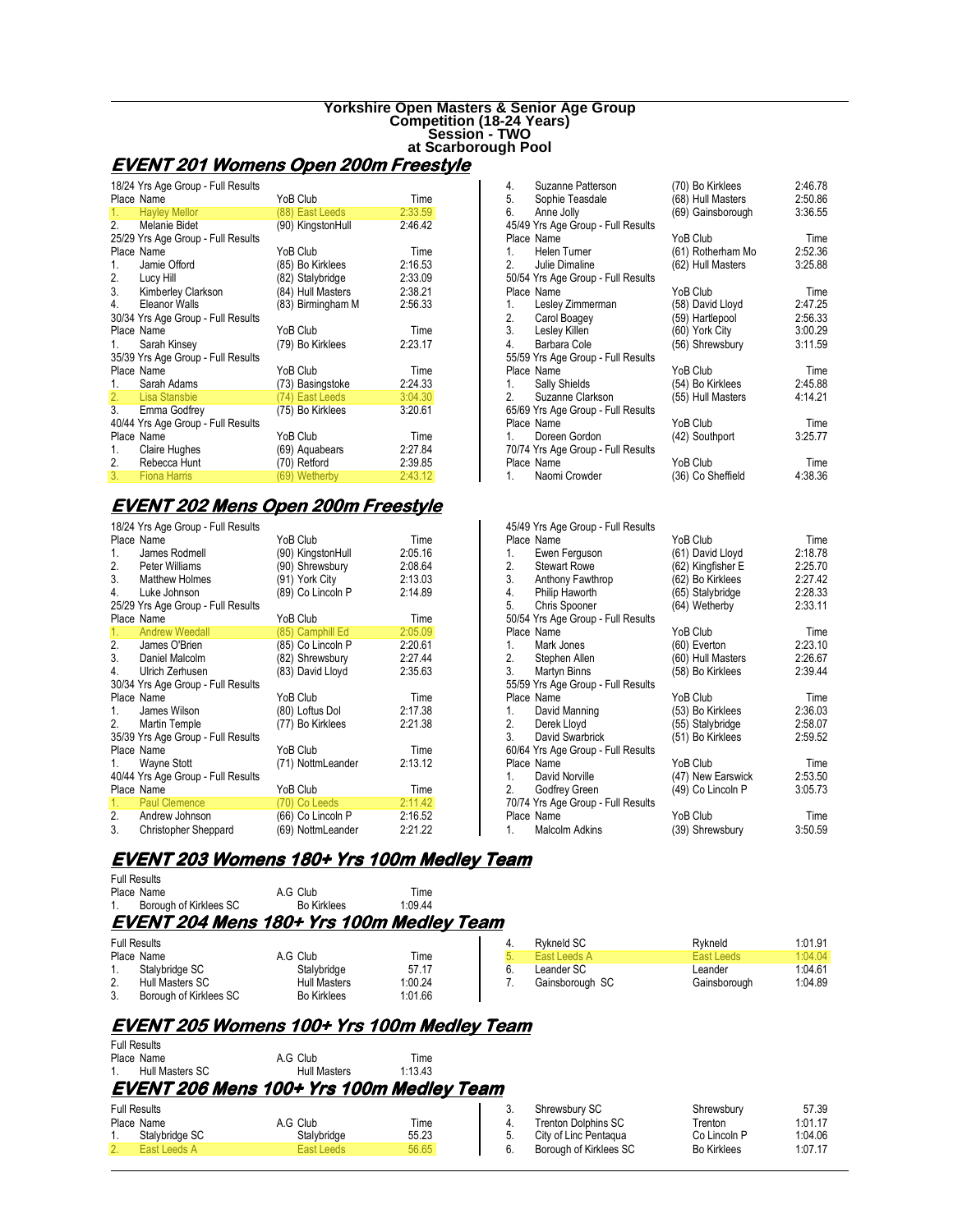# **EVENT207 Womens Open 100m Freestyle 207 Womens 100m Freestyle**

|                                | 18/24 Yrs Age Group - Full Results |                   |            |
|--------------------------------|------------------------------------|-------------------|------------|
| Place Name                     |                                    | YoB Club          | Time       |
| <b>Claire Shortt</b><br>1.     |                                    | (87) Rotherham Mo | 1:05.01    |
| 2.<br>Laura Holroyd            |                                    | (89) South Axholm | 1:05.96    |
| 3.<br>Deborah Crossland        |                                    | (87) Bo Kirklees  | 1:06.13    |
| 4.<br><b>Hayley Mellor</b>     |                                    | (88) East Leeds   | 1:10.00    |
| 5.<br><b>Victoria Chambers</b> |                                    | (88) East Leeds   | 1:11.35    |
| 6.<br>Jessica Oldcorn          |                                    | (90) Scarborough  | 1:13.02    |
| 7.<br>Samantha Brain           |                                    | (88) Bo Barnsley  | 1:25.55    |
|                                | 25/29 Yrs Age Group - Full Results |                   |            |
| Place Name                     |                                    | YoB Club          | Time       |
| $1_{\cdot}$<br>Jamie Offord    |                                    | (85) Bo Kirklees  | 1:00.47    |
| 2.<br>Lucy Hill                |                                    | (82) Stalybridge  | 1:07.94    |
| 3. Ruth Hustwick               |                                    | (82) Trenton      | 1:09.48    |
| 4.<br>Sarah Black              |                                    | (82) Co Lincoln P | 1:10.24    |
| 5.<br>Nicola Hill              |                                    | (84) South Axholm | 1:11.83    |
| Katy Griffiths                 |                                    | (83) Spenborough  | <b>DNC</b> |
|                                | 30/34 Yrs Age Group - Full Results |                   |            |
| Place Name                     |                                    | YoB Club          | Time       |
| Victoria Barker<br>1.          |                                    | (79) Hertford     | 1:01.18    |
| 2.<br>Sarah Kinsey             |                                    | (79) Bo Kirklees  | 1:06.77    |
|                                | 35/39 Yrs Age Group - Full Results |                   |            |
| Place Name                     |                                    | YoB Club          | Time       |
| 1 <sup>1</sup><br>Sarah Adams  |                                    | (73) Basingstoke  | 1:06.30    |
| 2.<br>Lisa Stansbie            |                                    | (74) East Leeds   | 1:24.55    |
| 3.<br>Emma Godfrey             |                                    | (75) Bo Kirklees  | 1:33.92    |
| Amber Bensley                  |                                    | (73) Louth        | <b>DNC</b> |
|                                | 40/44 Yrs Age Group - Full Results |                   |            |

### **EVENT208 Mens Open 100m Butterfly 208 Mens Open 100m Butterfly**

|                | 18/24 Yrs Age Group - Full Results |                   |            |
|----------------|------------------------------------|-------------------|------------|
|                | Place Name                         | YoB Club          | Time       |
| 1 <sub>1</sub> | <b>Jake Rylatt</b>                 | (92) East Leeds   | 1:05.75    |
|                | 2. James Rodmell                   | (90) KingstonHull | 1:08.27    |
| 3 <sub>1</sub> | <b>Matthew Holmes</b>              | (91) York City    | 1:08.33    |
| 4.             | Gary Davis                         | (91) Co Lincoln P | 1:18.56    |
|                | 25/29 Yrs Age Group - Full Results |                   |            |
|                | Place Name                         | YoB Club          | Time       |
| 1.             | Mark Billyard                      | (85) Hull Masters | 1:02.03    |
|                | Adam Harvey                        | (84) Scarborough  | <b>DNC</b> |
|                | Steven Dickinson                   | (85) Ashington    | <b>DNC</b> |
|                | 30/34 Yrs Age Group - Full Results |                   |            |
|                | Place Name                         | YoB Club          | Time       |
| 1.             | Paul Ellis                         | (76) Co Leeds     | 1:06.40    |
|                | 35/39 Yrs Age Group - Full Results |                   |            |
|                | Place Name                         | YoB Club          | Time       |
| 1.             | David Rees                         | (73) Stalybridge  | 1:03.40    |
| 2.             | Christopher Webster                | (72) Trenton      | 1:08.92    |

### **EVENT209 Womens 209 WomensOpen 50m Backstroke Open 50m**

|            | 18/24 Yrs Age Group - Full Results |                   |         |
|------------|------------------------------------|-------------------|---------|
| Place Name |                                    | YoB Club          | Time    |
| 1.         | Claire Shortt                      | (87) Rotherham Mo | 34.41   |
|            | 2. Catherine Potter                | (86) East Leeds   | 36.09   |
|            | 3. Sarah Clark                     | (87) Hull Masters | 37.71   |
|            | 4. Samantha Brain                  | (88) Bo Barnsley  | 44.55   |
|            | 25/29 Yrs Age Group - Full Results |                   |         |
| Place Name |                                    | YoB Club          | Time    |
| 1.         | <b>Ruth Hustwick</b>               | (82) Trenton      | 37.00   |
|            | 2. Katy Griffiths                  | (83) Spenborough  | 37.53   |
|            | 3. Sarah Black                     | (82) Co Lincoln P | 40.82   |
|            | 30/34 Yrs Age Group - Full Results |                   |         |
| Place Name |                                    | YoB Club          | Time    |
| 1.         | Gemma Hey                          | (78) Bo Kirklees  | 34.63   |
|            | 2. Sheryl Clapham                  | (76) Bradford     | 39.98   |
|            | 35/39 Yrs Age Group - Full Results |                   |         |
| Place Name |                                    | YoB Club          | Time    |
|            | 40/44 Yrs Age Group - Full Results |                   |         |
| Place Name |                                    | YoB Club          | Time    |
|            | 1. Tarn Whitworth                  | (67) Bradford     | 36.81   |
|            | 2. Sarah Greaves                   | (68) Bo Kirklees  | 45.43   |
|            | 3. Anne Jolly                      | (69) Gainsborough | 53.64   |
|            | Suzanne Patterson                  | (70) Bo Kirklees  | DQ T-1L |
|            | 45/49 Yrs Age Group - Full Results |                   |         |
| Place Name |                                    | YoB Club          | Time    |
|            |                                    |                   |         |
|            |                                    |                   |         |

|    | Place Name                         | YoB Club          | Time       |
|----|------------------------------------|-------------------|------------|
| 1. | Catriona Caine                     | (70) Matlock      | 1:05.97    |
| 2. | Claire Hughes                      | (69) Aquabears    | 1:06.17    |
| 3. | Rebecca Hunt                       | (70) Retford      | 1:14.15    |
| 4. | <b>Rachel Watkins</b>              | (67) York City    | 1:15.87    |
| 5. | Suzanne Patterson                  | (70) Bo Kirklees  | 1:18.53    |
| 6. | Kirsten Durrans                    | (67) Bo Kirklees  | 1:20.28    |
| 7. | Anne Jolly                         | (69) Gainsborough | 1:37.08    |
|    | Lynne Dawson                       | (67) Chapeltown   | <b>DNC</b> |
|    | 45/49 Yrs Age Group - Full Results |                   |            |
|    | Place Name                         | YoB Club          | Time       |
|    | 1. Karen Graham                    | $(65)$ likley     | 1:07.68    |
|    | 2. Jacqueline Robinson             | (62) Harrogate    | 1:14.73    |
|    | 3. Julie Dimaline                  | (62) Hull Masters | 1:33.83    |
|    | 50/54 Yrs Age Group - Full Results |                   |            |
|    | Place Name                         | YoB Club          | Time       |
|    | 1. Lesley Zimmerman                | (58) David Lloyd  | 1:15.97    |
|    | 2. Christine Gillard               | (56) Newark       | 1:17.55    |
|    | 3. Carol Boagey                    | (59) Hartlepool   | 1:21.92    |
|    | 4. Susanne Kleanthous              | (59) New Earswick | 1:28.64    |
|    | 5. Barbara Cole                    | (56) Shrewsbury   | 1:29.97    |
|    | 55/59 Yrs Age Group - Full Results |                   |            |
|    | Place Name                         | YoB Club          | Time       |
| 1. | Sally Shields                      | (54) Bo Kirklees  | 1:16.35    |
|    | 60/64 Yrs Age Group - Full Results |                   |            |
|    | Place Name                         | YoB Club          | Time       |
| 1  | Pat Wall                           | (48) Shrewsbury   | 1:42.51    |
|    | Aileen Ibbotson                    | (50) Co Bradford  | <b>DNC</b> |

| 45/49 Yrs Age Group - Full Results |                   |            |
|------------------------------------|-------------------|------------|
| Place Name                         | YoB Club          | Time       |
| Ewen Ferguson                      | (61) David Lloyd  | 1:10.06    |
| Steve Goodall                      | (65) Rykneld      | 1:12.16    |
| Michael Pepper                     | (64) Rotherham Mo | 1:14.16    |
| Alan Marsh                         | (61) Rykneld      | 1:18.62    |
| Philip Haworth                     | (65) Stalybridge  | <b>DNC</b> |
| 50/54 Yrs Age Group - Full Results |                   |            |
| Place Name                         | YoB Club          | Time       |
| Jonathan Ferguson                  | (59) Corby        | 1:11.08    |
| 2. Ian Harman                      | (59) Hull Masters | 1:14.88    |
| 3. Mark Jones                      | (60) Everton      | 1:16.68    |
| Martyn Binns                       | (58) Bo Kirklees  | 1:20.89    |
| 55/59 Yrs Age Group - Full Results |                   |            |
| Place Name                         | YoB Club          | Time       |
| 1. Christopher Brown               | (53) Co Bradford  | 1:10.61    |
| Michael McCartney                  | (53) Shrewsbury   | 1:18.81    |
|                                    |                   |            |

| 1. | Carolyn Irvine<br>50/54 Yrs Age Group - Full Results | (63) Bo Kirklees  | 36.95   |
|----|------------------------------------------------------|-------------------|---------|
|    | Place Name                                           | YoB Club          | Time    |
|    | 1. Ruth Lowe                                         | (57) Etwall       | 39.16   |
|    | 2. Lesley Zimmerman                                  | (58) David Lloyd  | 41.06   |
|    | 3. Carol Boagey                                      | (59) Hartlepool   | 46.88   |
|    | 4. Barbara Cole                                      | (56) Shrewsbury   | 55.15   |
|    | 55/59 Yrs Age Group - Full Results                   |                   |         |
|    | Place Name                                           | YoB Club          | Time    |
| 1. | Wendy Offord                                         | (54) Bo Kirklees  | 41.92   |
|    | 2. Alison Wilson                                     | (54) Shrewsbury   | 42.88   |
|    | 3. Susan Cummings                                    | (51) Bicester     | 43.84   |
|    | 4. Jacqueline Hughes                                 | (53) Lindum Mink  | 56.28   |
|    | 5. Janice Appleton                                   | (53) Bicester     | 1:03.42 |
| 6  | Suzanne Clarkson                                     | (55) Hull Masters | 1:11.67 |
|    | 60/64 Yrs Age Group - Full Results                   |                   |         |
|    | Place Name                                           | YoB Club          | Time    |
|    | 1. Carol Brown                                       | (47) York City    | 47.70   |
| 2. | Susan Mary Davies                                    | (47) Shrewsbury   | 1:00.20 |
|    | 65/69 Yrs Age Group - Full Results                   |                   |         |
|    | Place Name                                           | YoB Club          | Time    |
| 1  | Doreen Gordon                                        | (42) Southport    | 47.67   |
|    | 70/74 Yrs Age Group - Full Results                   |                   |         |
|    | Place Name                                           | YoB Club          | Time    |
|    | 1. Naomi Crowder                                     | (36) Co Sheffield | 1:02.52 |
|    |                                                      |                   |         |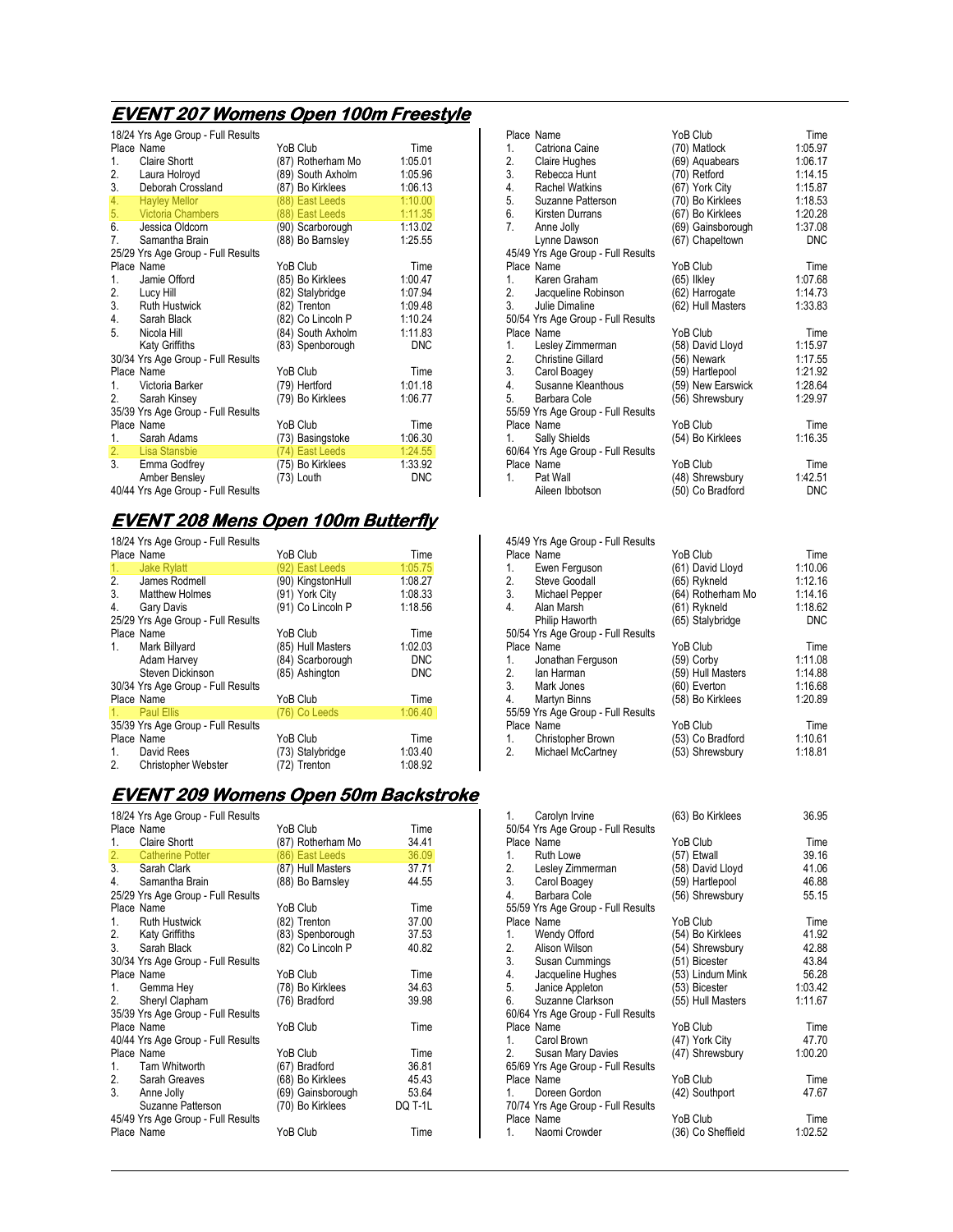### **EVENT210 Mens Open 50m Breaststroke 210 Mens 50m Breaststroke**

|                  | 18/24 Yrs Age Group - Full Results               |                                   |                |
|------------------|--------------------------------------------------|-----------------------------------|----------------|
|                  | Place Name                                       | YoB Club                          | Time           |
| 1.               | David Brooks                                     | (89) Stalybridge                  | 33.64          |
| $\overline{2}$ . | <b>Jake Rylatt</b>                               | (92) East Leeds                   | 34.62          |
| 3.               | <b>Adam Butters</b>                              | (86) Trenton                      | 35.02          |
| 4.               | lain Robinson                                    | (87) Harrogate                    | 36.26          |
| 5.               | Peter Williams                                   | (90) Shrewsbury                   | 37.21          |
| 6.               | Daniel Brown                                     | (91) KingstonHull                 | 37.63          |
| 7.               | <b>Robert Haigh</b>                              | (91) East Leeds                   | 37.70          |
| 8.               | Matthew Lumley                                   | (91) Trenton                      | 38.48          |
| 9.               | Luke Johnson                                     | (89) Co Lincoln P                 | 40.02          |
|                  | Thomas Harforth                                  | (88) Middlesboro                  | <b>DNC</b>     |
|                  | 25/29 Yrs Age Group - Full Results<br>Place Name | YoB Club                          | Time           |
| 1.               | Haseley Gordon                                   | (81) NottmLeander                 | 34.49          |
| 2.               | William Dunn                                     | (82) Co Liverpool                 | 34.81          |
| 3.               | Daniel Malcolm                                   | (82) Shrewsbury                   | 35.02          |
| 4.               | James O'Brien                                    | (85) Co Lincoln P                 | 38.54          |
|                  | Martin Locke                                     | (81) Bo Kirklees                  | <b>DNC</b>     |
|                  | lan Smith                                        | (85) Bradford                     | DQ ST-1L       |
|                  | 30/34 Yrs Age Group - Full Results               |                                   |                |
|                  | Place Name                                       | YoB Club                          | Time           |
| 1.               | John Major                                       | (79) South Hunsle                 | 34.20          |
| 2.               | <b>Samuel Edmund Parkes</b>                      | (76) East Leeds                   | 34.32          |
|                  | 3. Keith Palmer                                  | (77) Gainsborough                 | 36.46          |
|                  | 35/39 Yrs Age Group - Full Results               |                                   |                |
|                  | Place Name                                       | YoB Club                          | Time           |
| 1 <sup>1</sup>   | Paul Butler                                      | (72) Co Sheffield                 | 33.42          |
| 2.               | <b>Steven Morris</b>                             | (72) Gainsborough                 | 40.89          |
|                  | Peter Bancroft                                   | (73) Stalybridge                  | DQ ST-1L       |
|                  | 40/44 Yrs Age Group - Full Results               |                                   |                |
| 1.               | Place Name                                       | YoB Club                          | Time           |
| $\overline{2}$ . | David Massey<br>lan Harris                       | (67) Stalybridge<br>(66) Wetherby | 35.07<br>36.78 |
| 3.               | Craig Morris                                     | (70) Co Sheffield                 | 39.68          |

#### 4. David Pass (66) Rykneld 39.69 5. Ian Howroyd (67) Bradford 40.86<br>6. Bruce Jones (66) Bo Kirklees 42.94 Bruce Jones (66) Bo Kirklees 42.94<br>
Stephen Vaughan (70) Scunthorpe A DNC  $(70)$  Scunthorpe A 45/49 Yrs Age Group - Full Results Place Name  $\begin{array}{ccc}\n\text{Place Name} & \text{YoB Club} & \text{Time} \\
1. & \text{Robert Lucas} & (61) Hull Masters & 36.66\n\end{array}$ 1. Robert Lucas (61) Hull Masters 36.66<br>2. Nigel Leaver (61) Shrewsbury 39.03 2. Nigel Leaver (61) Shrewsbury 39.03 3. Steve Goodall (65) Rykneld 39.13 4. Anthony Fawthrop (62) Bo Kirklees 39.19<br>5. Michael Pepper (64) Rotherham Mo 39.59 5. Michael Pepper (64) Rotherham Mo 39.59  $\overline{62}$  Gainsborough 47.30<br> $\overline{62}$  Thorne DNC David Sullivan  $(62)$  Thorne 50/54 Yrs Age Group - Full Results Place Name **Time Property** YoB Club Time **Time**<br>1. Michael Dawes (59) Rotherham Mo 38.63 1. Michael Dawes (59) Rotherham Mo 38.63<br>2. Stephen Allen (60) Hull Masters 39.33 2. Stephen Allen (60) Hull Masters 39.33<br>3. Mark Jones (60) Everton 40.15 3. Mark Jones (60) Everton 40.15 60/64 Yrs Age Group - Full Results Place Name  $Y$ oB Club Time Time<br>1. Brian Taylor (50) Adwick 36.67 1. Brian Taylor (50) Adwick 36.67 2. Duncan Brown (47) York City 40.15<br>
2. Godfrey Green (49) Co Lincoln P 40.93 3. Godfrey Green (49) Co Lincoln P 40.93<br>4. David Norville (47) New Earswick 48.96 4. David Norville (47) New Earswick 48.96<br>5. Danny Roberts (48) Co Sheffield 49.42 5. Danny Roberts (48) Co Sheffield 49.42<br>6. Steven Eddison (49) Bradford Dol 49.44 Steven Eddison (49) Bradford Dol 49.44<br>Thomas Kelleher (49) Southport DNC  $(49)$  Southport 70/74 Yrs Age Group - Full Results Place Name **YoB Club** Time<br>
1. Bill Moore (37) East Leeds 44.16 1. Bill Moore (37) East Leeds 44.16<br>2. Malcolm Adkins (39) Shrewsbury 48.60 2. Malcolm Adkins (39) Shrewsbury 48.60<br>3. John Anderson (37) Trafford Met 50.82  $(37)$  Trafford Met 75 Yrs/Over Age Group - Full Results Place Name YoB Club Time<br>
1. Norman Greenfield (32) Barnsley 1:05.51

Place Name Time The Club Time YoB Club Time Time Time Time YoB Club Time Time Time Time YoB Club Time Time Time<br>1.33.59 1.33.59 1. Jacqueline Robinson (62) Harrogate 1:33.59<br>2. Jane Eves (64) Ryedale 1:40.97 2. Jane Eves (64) Ryedale 1:40.97

Place Name  $\begin{array}{ccc}\n\text{Place Name} & \text{YoB Club} & \text{Time} \\
1. & \text{Carol Boage} & \text{(59) Hartlepool} & 1:34.24\n\end{array}$ 1. Carol Boagey (59) Hartlepool 1:34.24<br>1. Carol Boagey (58) David Lloyd 1:35.90 Lesley Zimmerman (58) David Lloyd 1:35.90<br>Barbara Cole (56) Shrewsbury 1:47.10 3. Barbara Cole (56) Shrewsbury 1:47.10

Place Name **YoB Club** Time 1. Jennifer Merritt (51) Spondon Mast 1:28.34<br>2. Sally Shields (54) Bo Kirklees 1:32.80 2. Sally Shields (54) Bo Kirklees 1:32.80

Place Name <br>1. Susan Mary Davies (47) Shrewsbury 1.54.83 1. Susan Mary Davies (47) Shrewsbury 1:54.83<br>Aileen Ibbotson (50) Co Bradford DNC

Place Name **Time** YoB Club Time<br>1. Barbara Legg (43) Bicester 1:53.91

(62) Hull Masters

 $(50)$  Co Bradford

(43) Bicester

Norman Greenfield

50/54 Yrs Age Group - Full Results

Susanne Kleanthous 55/59 Yrs Age Group - Full Results

Jacqueline Hughes 60/64 Yrs Age Group - Full Results

65/69 Yrs Age Group - Full Results

### **EVENT211 Womens Open 100m Breaststroke 211 Womens Open 100m Breaststroke**

|    | <u>LVLNT 211 Womens Open Toom Dread</u> |                   |            |
|----|-----------------------------------------|-------------------|------------|
|    | 18/24 Yrs Age Group - Full Results      |                   |            |
|    | Place Name                              | YoB Club          | Time       |
| 1. | Laura Holroyd                           | (89) South Axholm | 1:23.07    |
|    | 2. Paige Davies                         | (91) Bo Barnsley  | 1:30.91    |
|    | 3. Melanie Bidet                        | (90) KingstonHull | 1:34.19    |
|    | 25/29 Yrs Age Group - Full Results      |                   |            |
|    | Place Name                              | YoB Club          | Time       |
| 1. | Nicola Hill                             | (84) South Axholm | 1:26.46    |
|    | 2. Jackie Hepples                       | (81) Bo Kirklees  | 1:29.97    |
|    | 3. Eleanor Walls                        | (83) Birmingham M | 1:35.31    |
|    | 30/34 Yrs Age Group - Full Results      |                   |            |
|    | Place Name                              | YoB Club          | Time       |
|    | 1. Sarah Kinsey                         | (79) Bo Kirklees  | 1:30.89    |
|    | 2. Sheryl Clapham                       | (76) Bradford     | 1:36.36    |
|    | 35/39 Yrs Age Group - Full Results      |                   |            |
|    | Place Name                              | YoB Club          | Time       |
|    | Rachel Haldenby                         | (72) Trenton      | DQ ST-1L   |
|    | 40/44 Yrs Age Group - Full Results      |                   |            |
|    | Place Name                              | YoB Club          | Time       |
|    | 1. Tarn Whitworth                       | (67) Bradford     | 1:24.61    |
|    | 2. Fiona Harris                         | (69) Wetherby     | 1:35.69    |
|    | <b>Heather Robson</b>                   | (68) Ryedale      | <b>DNC</b> |

| . |                                    |  |  |  |
|---|------------------------------------|--|--|--|
|   | 45/49 Yrs Age Group - Full Results |  |  |  |

Full Results

Leander SC

# **EVENT213 Womens 213 Womens213 Womens220+ Yrs 100m Freestyle Team 220+ Yrs 100m Freestyle Team**

|                     | EVENT 214 Mens 140+ Yrs 100m Freestyle Team |                 |         |  |
|---------------------|---------------------------------------------|-----------------|---------|--|
| 2.                  | Bicester Blue Fins SC                       | <b>Bicester</b> | 1.1827  |  |
|                     | 1. Shrewsbury SC                            | Shrewsbury      | 1:17.60 |  |
| Place Name          |                                             | A.G Club        | Time    |  |
| <b>Full Results</b> |                                             |                 |         |  |

Place Name  $A.G Club$  Time Time  $A.G Club$  Time  $50.47$ 1. Stalybridge SC 61.47 Stalybridge 50.47<br>2. Leander SC 61.53

|  | Hull Masters SC       | <b>Hull Masters</b> | 51.75 |
|--|-----------------------|---------------------|-------|
|  | City of Linc Pentagua | Co Lincoln P        | 54.87 |
|  | Gainsborough SC       | Gainsborough        | 56.87 |
|  |                       |                     |       |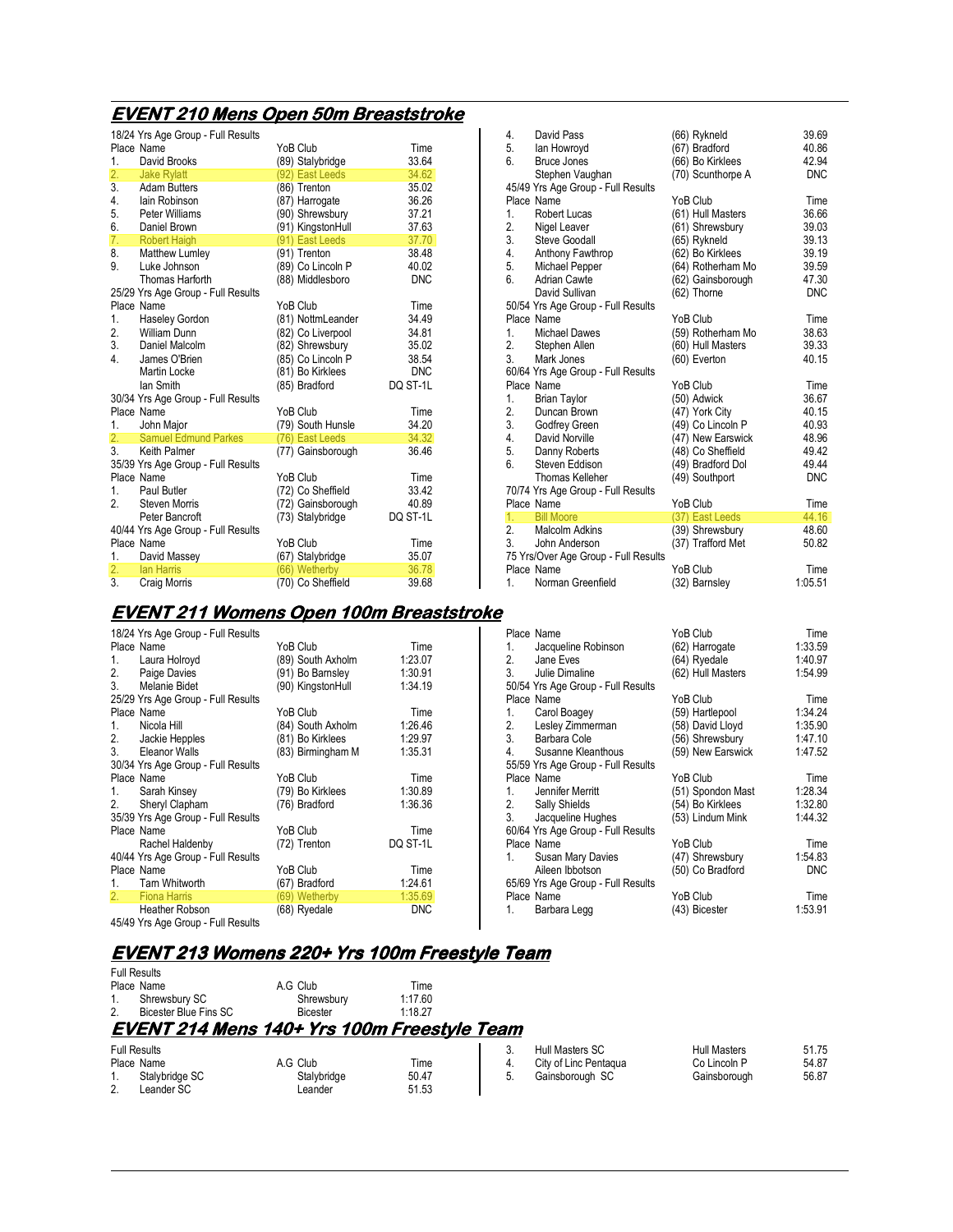### **EVENT215 Womens 140+ Yrs 100m Freestyle Team 215 Womens 140+ Yrs 100m Team**  Full Results

| 1.                  | Place Name<br><b>Bradford SC</b>                 | A.G Club<br><b>Bradford</b>            | Time<br>1:03.37 |                |
|---------------------|--------------------------------------------------|----------------------------------------|-----------------|----------------|
| 2.                  | Hull Masters SC                                  | <b>Hull Masters</b>                    | 1:11.39         |                |
|                     | EVENT 216 Mens 072+ Yrs 100m Freestyle Team      |                                        |                 |                |
| <b>Full Results</b> |                                                  |                                        |                 |                |
|                     | Place Name                                       | A.G Club                               | Time            |                |
| 1.<br>2.            | East Leeds A<br>East Leeds B                     | <b>East Leeds</b><br><b>East Leeds</b> | 51.56<br>54.41  |                |
|                     |                                                  |                                        |                 |                |
|                     | <u>EVENT 218 Mens Open 50m Freestyle</u>         |                                        |                 |                |
|                     | 18/24 Yrs Age Group - Full Results               | YoB Club                               |                 | 9.             |
| 1.                  | Place Name<br>Andrew Meredith                    | (86) Shrewsbury                        | Time<br>24.81   |                |
| 2.                  | <b>Kevin Schofield</b>                           | (88) East Leeds                        | 26.63           | 45/49          |
| 3.                  | Peter Williams                                   | (90) Shrewsbury                        | 26.94           | Place          |
| 4.                  | James Rodmell                                    | (90) KingstonHull                      | 27.15           | 1.             |
| 5.                  | Nicholas Westerman                               | (88) East Leeds                        | 27.43           | 2.             |
| 6.<br>7.            | David Brooks<br>lain Robinson                    | (89) Stalybridge<br>(87) Harrogate     | 27.57<br>27.58  | 3.<br>4.       |
| 8.                  | Luke Johnson                                     | (89) Co Lincoln P                      | 28.13           | 5.             |
| 9.                  | <b>Connor Whiteley</b>                           | (90) East Leeds                        | 28.27           | 6.             |
| 10.                 | Matthew Jagger                                   | (86) East Leeds                        | 28.39           | 7.             |
| 11.                 | <b>Matthew Holmes</b>                            | (91) York City                         | 28.78           | 8.             |
| 12.                 | <b>Adam Butters</b>                              | (86) Trenton                           | 28.92           | 9.             |
| 13.<br>14.          | Daniel Brown<br>Michael Patchett                 | (91) KingstonHull<br>(90) Gainsborough | 28.97<br>29.30  | 10.<br>11.     |
| 15.                 | Matthew Lumley                                   | (91) Trenton                           | 30.19           | 12.            |
| 16.                 | <b>Matthew Green</b>                             | (86) Rykneld                           | 30.44           | 50/54          |
| 17.                 | <b>Gary Davis</b>                                | (91) Co Lincoln P                      | 31.59           | Place          |
|                     | Thomas Harforth                                  | (88) Middlesboro                       | <b>DNC</b>      | 1.             |
|                     | 25/29 Yrs Age Group - Full Results<br>Place Name | YoB Club                               | Time            | 2.<br>3.       |
| 1.                  | <b>Andrew Weedall</b>                            | (85) Camphill Ed                       | 25.20           | 4.             |
| 2.                  | Gregory Booth                                    | (81) Stalybridge                       | 25.47           | 5.             |
| 3.                  | James O'Brien                                    | (85) Co Lincoln P                      | 27.66           | 6.             |
| 4.                  | William Dunn                                     | (82) Co Liverpool                      | 28.24           | 7.             |
| 5.<br>6.            | Wayne Kennion<br>Ulrich Zerhusen                 | (85) Stalybridge                       | 29.76<br>31.19  | 55/59<br>Place |
| 7.                  | lan Smith                                        | (83) David Lloyd<br>(85) Bradford      | 31.44           | 1.             |
|                     | Andrew Czyzewski                                 | (83) Bo Kirklees                       | <b>DNC</b>      | 2.             |
|                     | 30/34 Yrs Age Group - Full Results               |                                        |                 | 3.             |
|                     | Place Name                                       | YoB Club                               | Time            | 4.             |
| 1.                  | John Major                                       | (79) South Hunsle                      | 26.16           | 5.             |
| 2.<br>3.            | <b>Paul Ellis</b><br><b>Stewart Worthy</b>       | (76) Co Leeds<br>(78) Bo Kirklees      | 27.60<br>28.17  | 6.             |
| 4.                  | <b>Samuel Edmund Parkes</b>                      | (76) East Leeds                        | 28.43           | 60/64          |
| 5.                  | James Wilson                                     | (80) Loftus Dol                        | 28.53           | Place          |
|                     | Jonathan Lucas                                   | (76) Kingfisher E                      | <b>DNC</b>      | 1.             |
|                     | 35/39 Yrs Age Group - Full Results               |                                        |                 | 2.             |
| 1.                  | Place Name<br>David Rees                         | YoB Club                               | Time<br>25.80   | 3.<br>4.       |
| 2.                  | Wayne Stott                                      | (73) Stalybridge<br>(71) NottmLeander  | 27.67           |                |
| 3.                  | Paul Butler                                      | (72) Co Sheffield                      | 28.62           |                |
| 4.                  | Peter Bancroft                                   | (73) Stalybridge                       | 29.47           | 65/69          |
|                     | 40/44 Yrs Age Group - Full Results               |                                        |                 | Place          |
|                     | Place Name                                       | YoB Club                               | Time            |                |
| 1.<br>2.            | Andrew Johnson<br>Christopher Sheppard           | (66) Co Lincoln P<br>(69) NottmLeander | 28.49<br>28.63  | 70/74<br>Place |
| 3.                  | Craig Morris                                     | (70) Co Sheffield                      | 28.83           | 1.             |
| 4.                  | David Pass                                       | (66) Rykneld                           | 28.92           | 2.             |
| 5.                  | Colin Campbell                                   | (70) York City                         | 29.32           | 3.             |
| 6.                  | lan Harris                                       | (66) Wetherby                          | 29.57           | 75 Y           |
| 7.<br>8.            | David Massey<br><b>Bruce Jones</b>               | (67) Stalybridge<br>(66) Bo Kirklees   | 29.96<br>36.19  | Place<br>1.    |
|                     |                                                  |                                        |                 |                |

# **EVENT219 Womens Open 50m Butterfly 219 Womens Open 50m Butterfly**

| 18/24 Yrs Age Group - Full Results |                                    |                   |       |  |  |
|------------------------------------|------------------------------------|-------------------|-------|--|--|
|                                    | Place Name                         | YoB Club          | Time  |  |  |
| 1.                                 | <b>Claire Shortt</b>               | (87) Rotherham Mo | 33.13 |  |  |
| 2.                                 | <b>Hayley Mellor</b>               | (88) East Leeds   | 35.07 |  |  |
| 3.                                 | Sarah Clark                        | (87) Hull Masters | 39.00 |  |  |
| 4.                                 | Melanie Bidet                      | (90) KingstonHull | 40.39 |  |  |
| -5.                                | Samantha Brain                     | (88) Bo Barnsley  | 44.50 |  |  |
|                                    | 25/29 Yrs Age Group - Full Results |                   |       |  |  |
|                                    | Place Name                         | YoB Club          | Time  |  |  |
|                                    | 1. Kimberley Clarkson              | (84) Hull Masters | 35.62 |  |  |

| 9.                   | lan Howroyd                                               | (67) Bradford                         | 36.86                    |
|----------------------|-----------------------------------------------------------|---------------------------------------|--------------------------|
|                      | Stephen Vaughan<br>Paul Clemence                          | (70) Scunthorpe A<br>(70) Co Leeds    | <b>DNC</b><br><b>DNC</b> |
|                      | 45/49 Yrs Age Group - Full Results                        |                                       |                          |
|                      | Place Name                                                | YoB Club                              | Time                     |
| 1.                   | Colin Holmes                                              | (61) Stalybridge                      | 27.24                    |
| 2.                   | Mark Smith                                                | (64) Trenton                          | 27.91                    |
| 3.                   | Robert Lucas                                              | (61) Hull Masters                     | 28.06                    |
| 4.                   | <b>Stuart Broadbent</b>                                   | (64) Bingley                          | 28.11                    |
| 5.                   | John Standring                                            | (62) Stalybridge                      | 29.25                    |
| 6.                   | <b>Stewart Rowe</b>                                       | (62) Kingfisher E                     | 29.32                    |
| 7.                   | Michael Pepper                                            | (64) Rotherham Mo                     | 31.21                    |
| 8.                   | Nigel Leaver                                              | (61) Shrewsbury                       | 31.26                    |
| 9.                   | <b>Tim Clark</b>                                          | (65) Rykneld                          | 31.30                    |
| 10 <sub>1</sub>      | Jari Goddard                                              | (63) Gainsborough                     | 31.47                    |
| 12.                  | 11. John Deighton                                         | (61) York City                        | 32.69<br>36.25           |
|                      | <b>Adrian Cawte</b><br>50/54 Yrs Age Group - Full Results | (62) Gainsborough                     |                          |
|                      | Place Name                                                | YoB Club                              | Time                     |
| 1.                   | Jonathan Ferguson                                         | (59) Corby                            | 28.83                    |
| 2.                   | Stephen Allen                                             | (60) Hull Masters                     | 29.31                    |
| 3.                   | lan Harman                                                | (59) Hull Masters                     | 29.47                    |
| 4.                   | Mark Jones                                                | (60) Everton                          | 31.38                    |
|                      | 5. Michael Dawes                                          | (59) Rotherham Mo                     | 31.54                    |
| 6.                   | Malcolm Clark<br>David Eddowes                            | (56) East Leeds                       | 33.01                    |
| 7.                   |                                                           | (59) Bo Kirklees                      | 34.16                    |
|                      | 55/59 Yrs Age Group - Full Results                        |                                       |                          |
| 1.                   | Place Name                                                | YoB Club                              | Time<br>28.76            |
| 2.                   | Brian Godfrey<br>Stephen Whitfield                        | (55) Bo Kirklees<br>(52) Derwent Vall | 29.70                    |
| 2.<br>3.<br>4.<br>5. | Michael McCartney                                         | (53) Shrewsbury                       | 31.86                    |
|                      | Michael Keeble                                            | (51) Gainsborough                     | 33.47                    |
|                      | Derek Lloyd                                               | (55) Stalybridge                      | 34.36                    |
| 6.                   | David Swarbrick                                           | (51) Bo Kirklees                      | 38.20                    |
|                      | David Manning                                             | (53) Bo Kirklees                      | <b>DNC</b>               |
|                      | 60/64 Yrs Age Group - Full Results                        |                                       |                          |
|                      | Place Name                                                | YoB Club                              | Time                     |
|                      | 1. Duncan Brown<br>2. Brian Taylor<br>3. David Norville   | (47) York City                        | 30.38                    |
|                      |                                                           | (50) Adwick                           | 31.55                    |
| 3.<br>4.             |                                                           | (47) New Earswick                     | 35.28                    |
|                      | Steven Eddison                                            | (49) Bradford Dol                     | 39.16                    |
|                      | Danny Roberts<br>Thomas Kelleher                          | (48) Co Sheffield<br>(49) Southport   | <b>DNC</b><br><b>DNC</b> |
|                      | 65/69 Yrs Age Group - Full Results                        |                                       |                          |
|                      | Place Name                                                | YoB Club                              | Time                     |
|                      | Neale Taylor                                              | (42) NottmLeander                     | <b>DNC</b>               |
|                      | 70/74 Yrs Age Group - Full Results                        |                                       |                          |
|                      | Place Name                                                | YoB Club                              | Time                     |
|                      | 1. Dennis Harrison                                        | (37) Hull Masters                     | 39.38                    |
|                      | 2. Colin Sage<br>3. Alan Brown                            | (36) Hull Masters                     | 40.37                    |
|                      |                                                           | (39) Aquabears                        | 50.15                    |
|                      | 75 Yrs/Over Age Group - Full Results                      |                                       |                          |
| 1.                   | Place Name<br>Raoul Feld                                  | YoB Club                              | Time<br>52.06            |
|                      |                                                           | (30) Clee & Scun                      |                          |
|                      |                                                           |                                       |                          |
|                      |                                                           |                                       |                          |

| 2. | Sarah Black                        | (82) Co Lincoln P | 41.09      |
|----|------------------------------------|-------------------|------------|
|    | 30/34 Yrs Age Group - Full Results |                   |            |
|    | Place Name                         | YoB Club          | Time       |
|    | 1. Gemma Hey                       | (78) Bo Kirklees  | 31.46      |
|    | 35/39 Yrs Age Group - Full Results |                   |            |
|    | Place Name                         | YoB Club          | Time       |
|    | Lisa Stansbie                      | (74) East Leeds   | <b>DNC</b> |
|    | 40/44 Yrs Age Group - Full Results |                   |            |
|    | Place Name                         | YoB Club          | Time       |
|    | 1. Ruth Rhodes                     | (68) Bradford     | 35.70      |